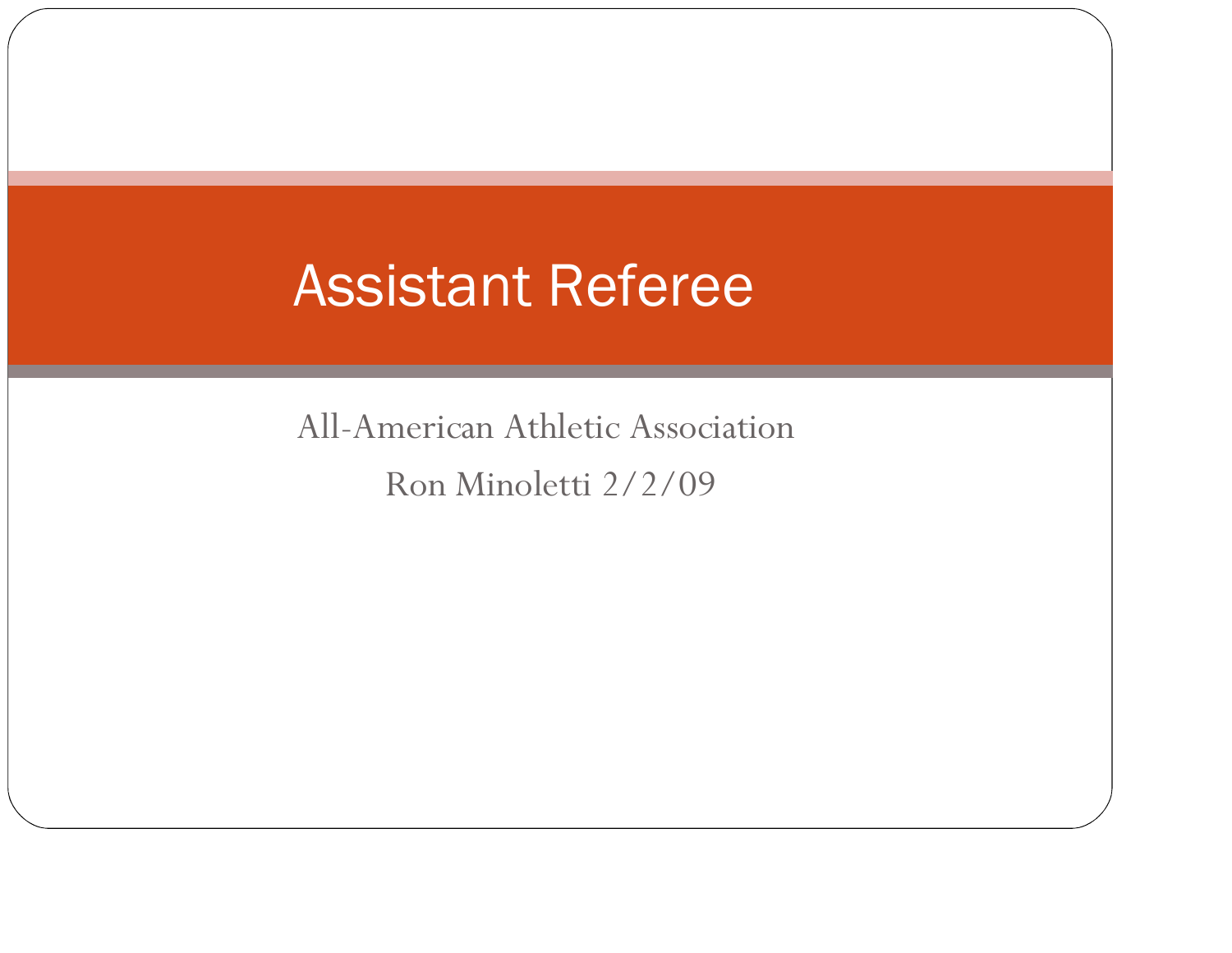#### All Alone!!

- Wrestling is one of a few sports where there is one official per contest.
- About 98% of the season the wrestling official is on the mat by himself.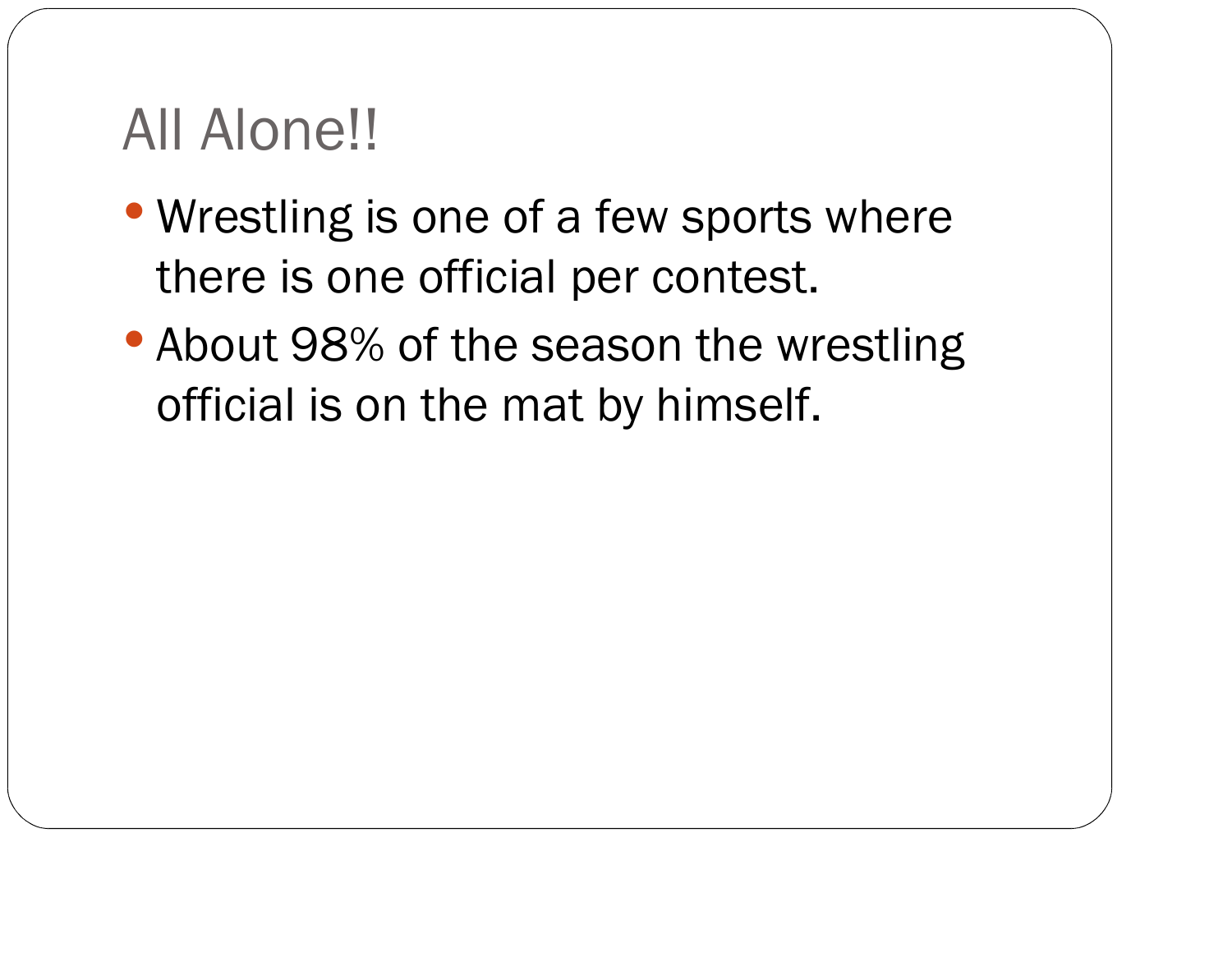## The Problem!!

- When we do work with an assistant official, in most cases we haven't worked with them before or it's been a long time.
- Understanding each others role. ("Just stand there and let mework!")
- Be a part of a"TEAM"
- BOTH officials are equally responsible for the match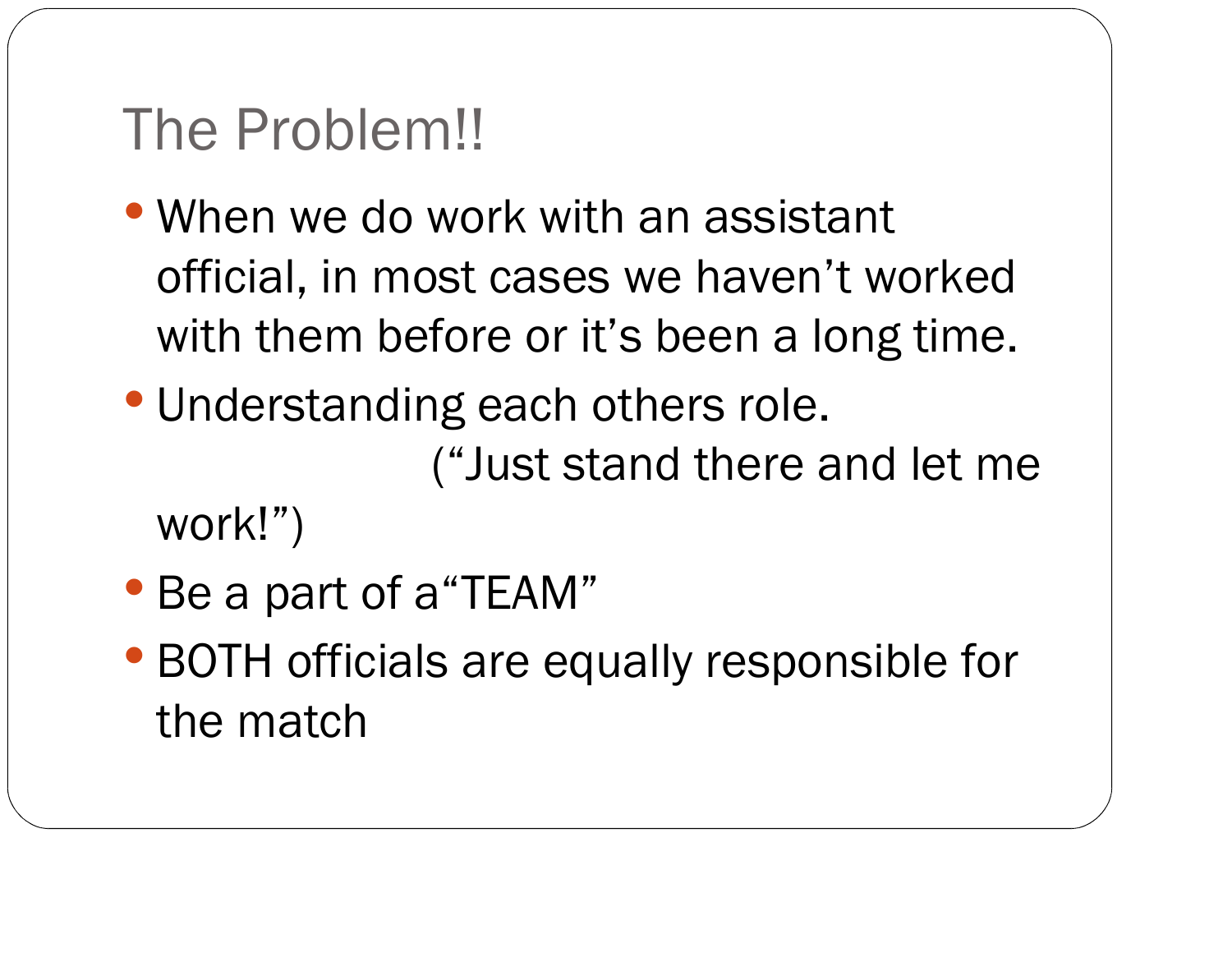## Why work with an Assistant?

- Beginning in 2005 the MHSAA and NFHS stressed the need for use of assistants at every opportunity.
- To improves calls on the mat.
- To create greater consistency.
- It is another set of eyes
- **TO GET IT RIGHT!!!**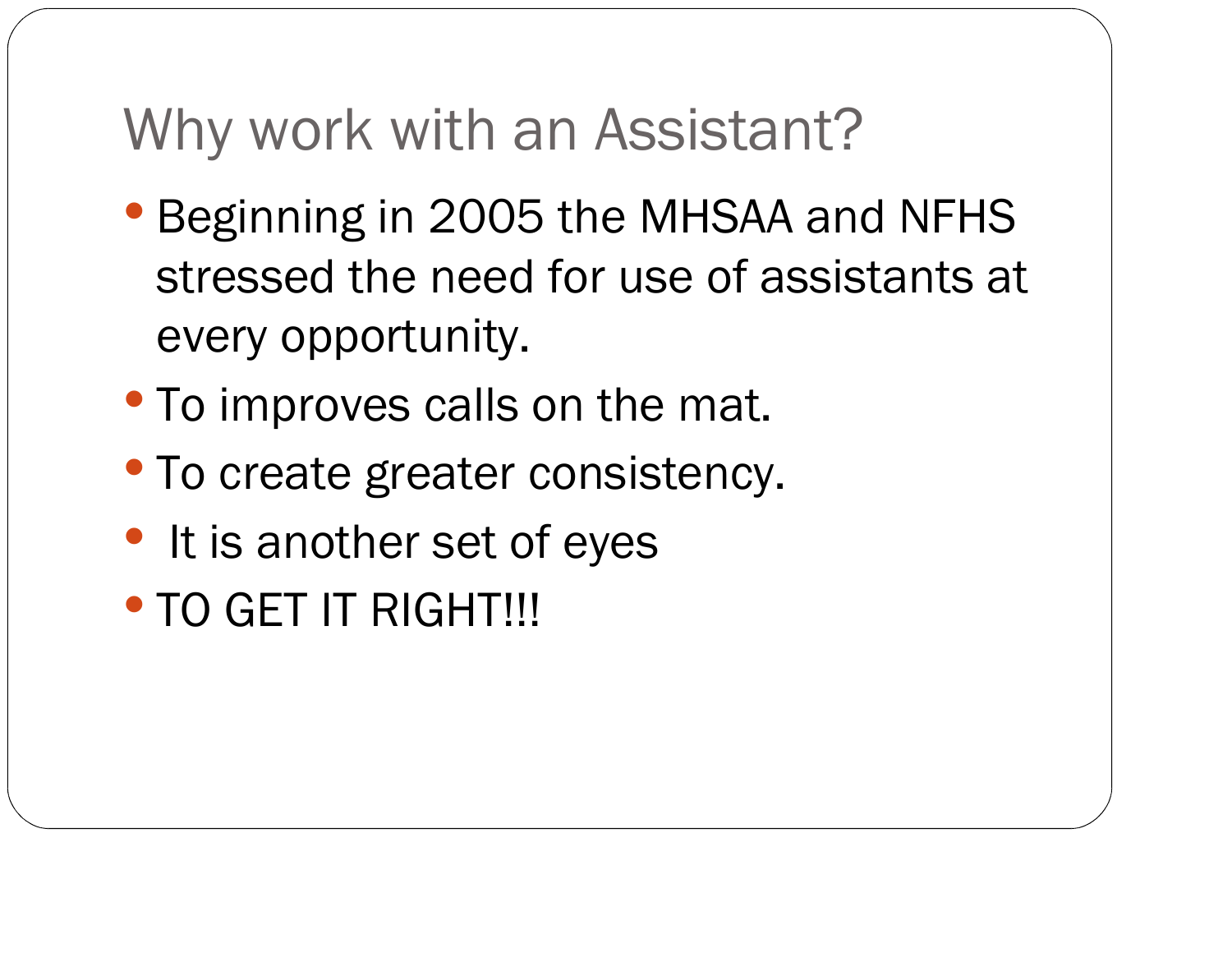## Assistant Referee Duties

- $\bullet$  Granted the same mobility as the referee and will compliment and assist the head official
- 0 Maintain constant verbal communication (to include technical violations, illegal and potentially dangerous situations)
- $\bullet$ The two referees should be facing each other 180 degrees apart
- $\bullet$ In near fall situations, the assistant should not be down on the mat
- $\bullet$  To observe locking hands, grasping of clothing, and/or other illegal actions and properly signal the referee
- $\bullet$  When necessary, meet briefly with referee to discuss situations (quietly and away from coaches, wrestlers, and scorers table 3-2-2f)
- 0 Assistant referee does not address coaches
- 0 Maintain the wrestlers in center of the mat during officials/coaches/scorers time out discussions
- $\bullet$ **Be in position to see both the action and the clock near the end of a period**
- $\bullet$ Monitor the scoring table to ensure points are displayed properly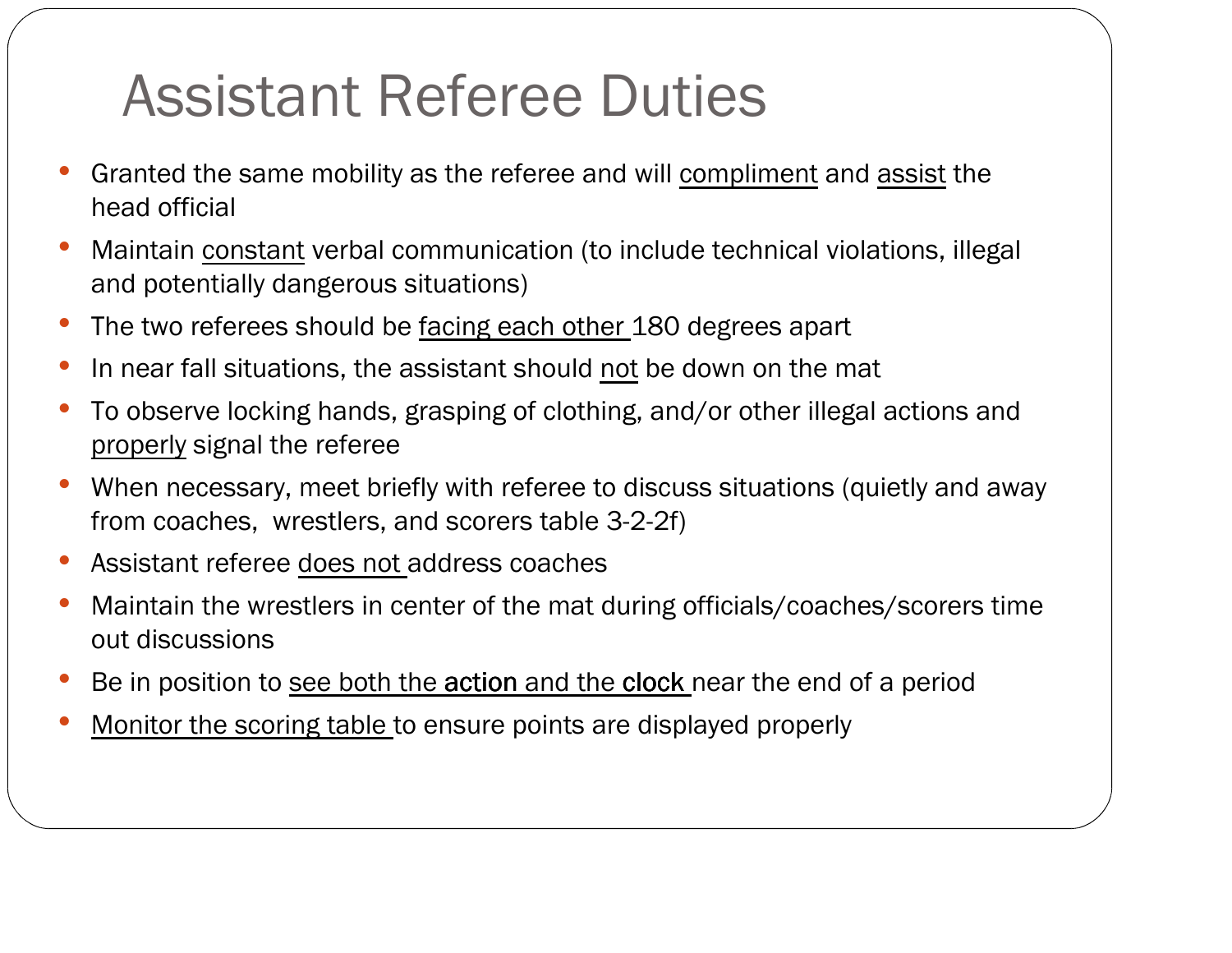# Officials Pre-match Discussion of Communication/Signals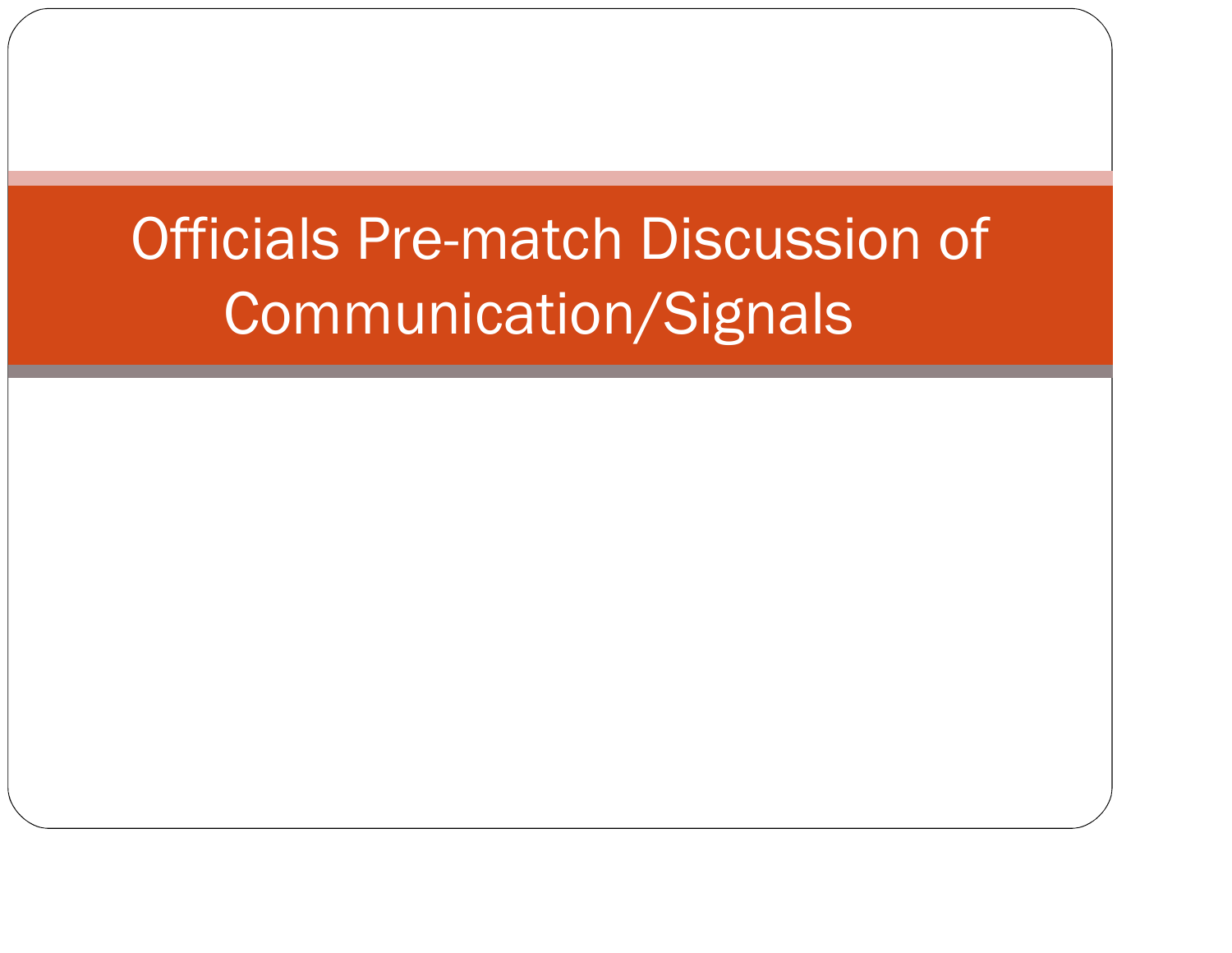# Getting Started

- 0 Communication
	- Before you start the lead official and the assistant need to discuss the roles and expectations during the match.
	- Ensure that are no misunderstandings or no surprises on the mat.
	- Positioning:
		- $\triangleright$  Neutral, Line Calls, Top/Bottom Starts, and Near Fall
- 0 Notification of Locked Hands (note this is the only allowable signal by an assistant referee)
- 0 **Signals**

.

- How are you going to let the lead know you want to talk?
- > "THE LOOK" or Other? Talk prior and decide how you will convey the need to talk.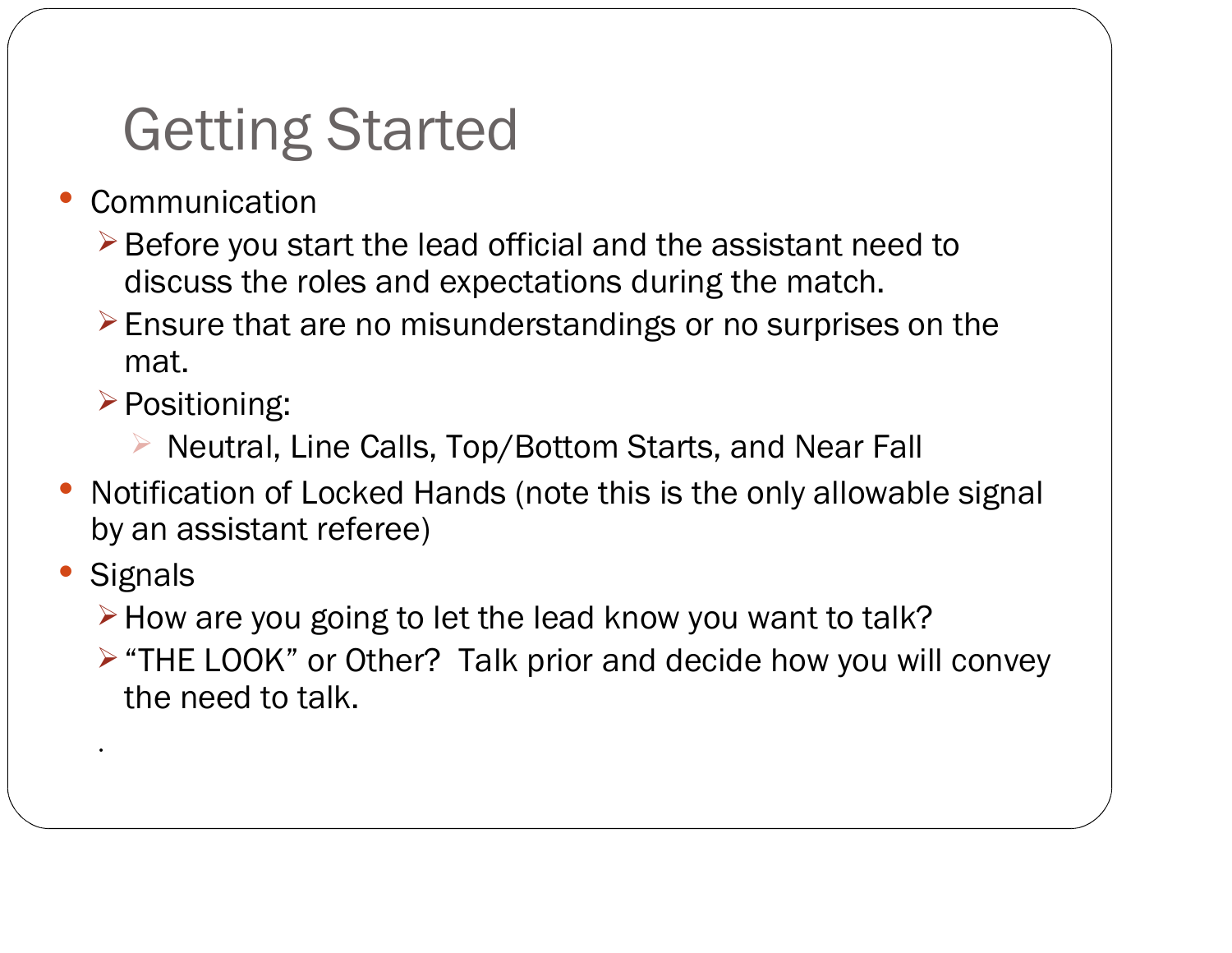## Sportsmanship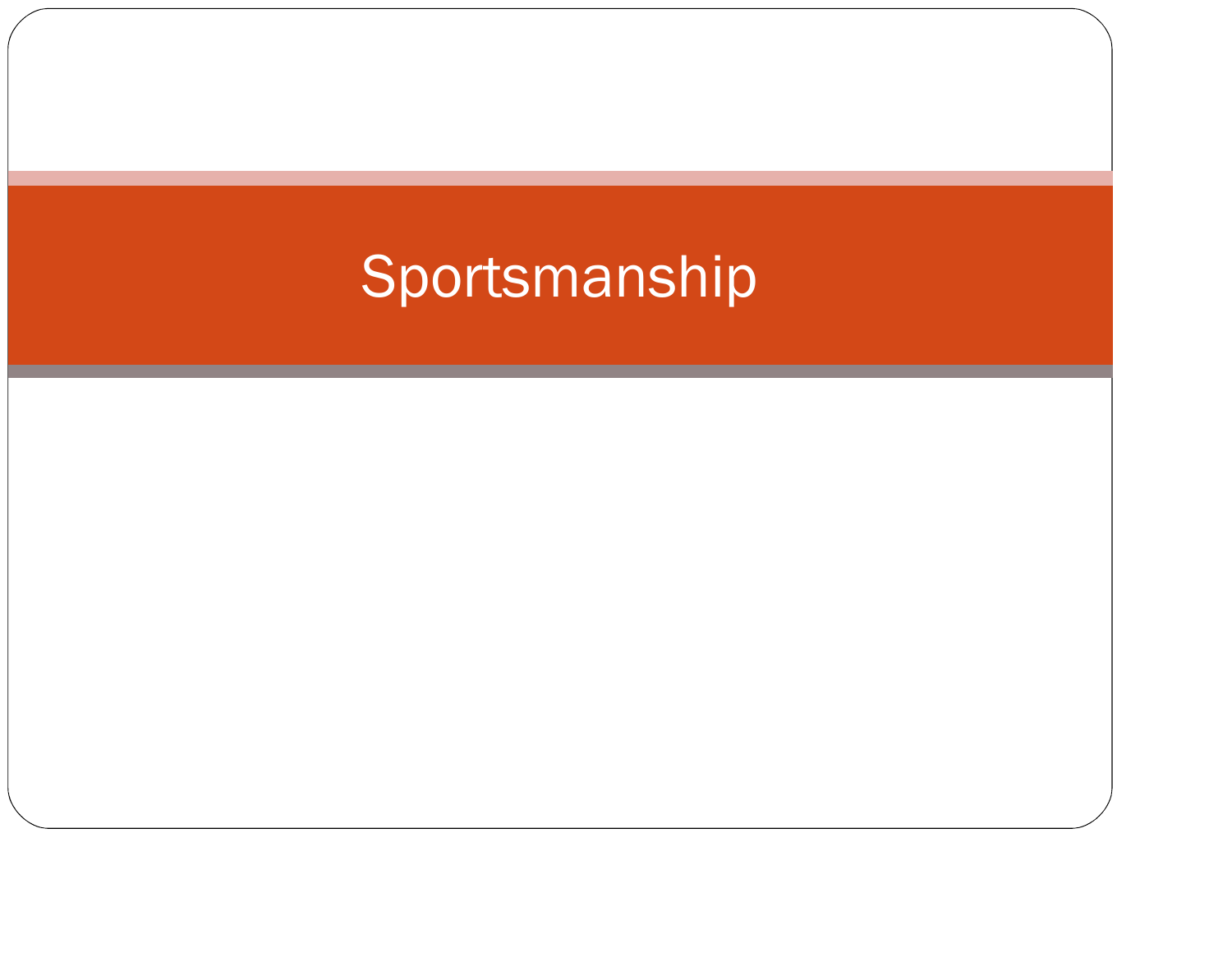

Referees meet with the head coaches and captains and explain to them that they are to make certain everyone exhibits good sportsmanship...

O REFEREE ENTERPRISES, INC. 2006

**TR-1**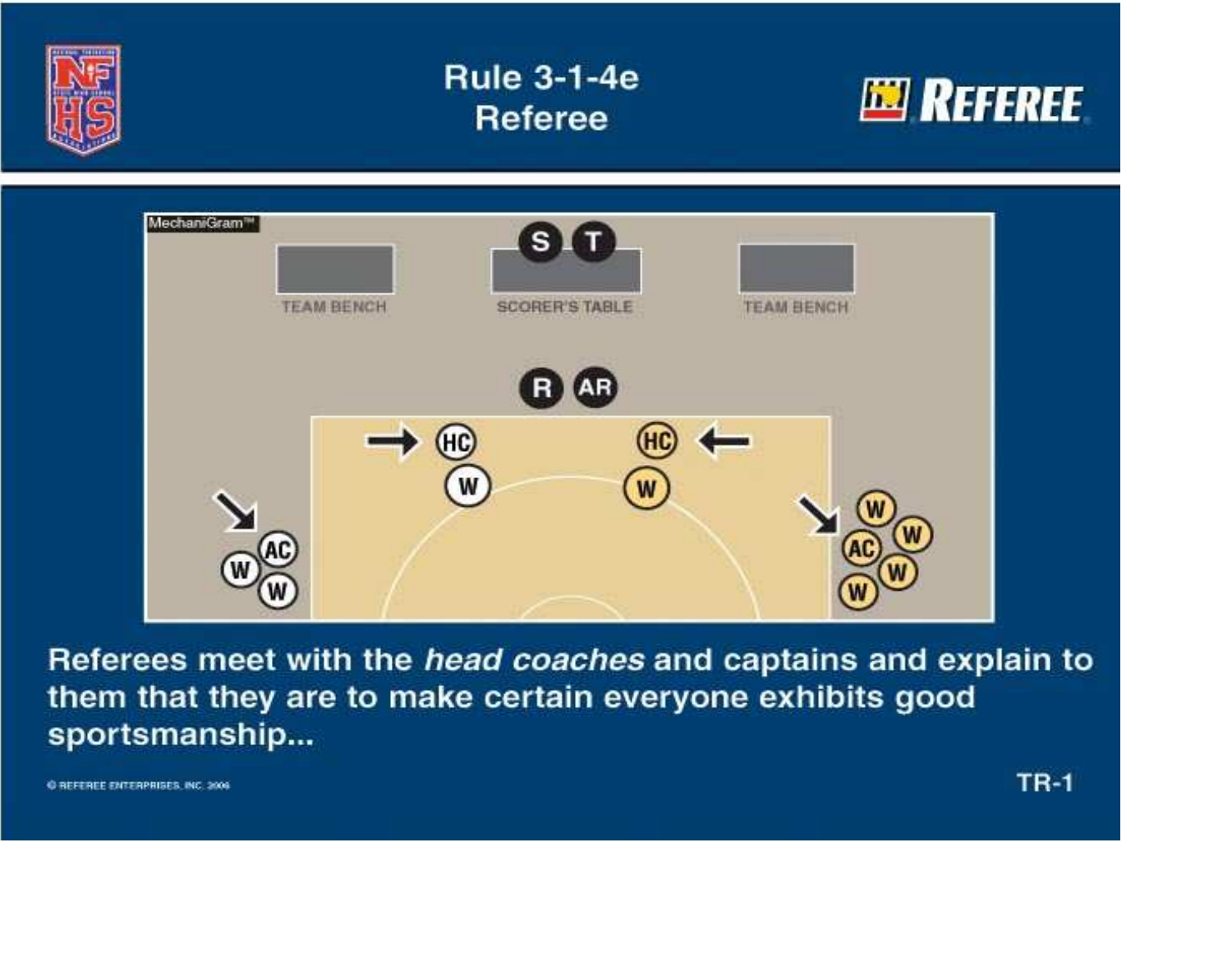# During Check-in and Start of **Match**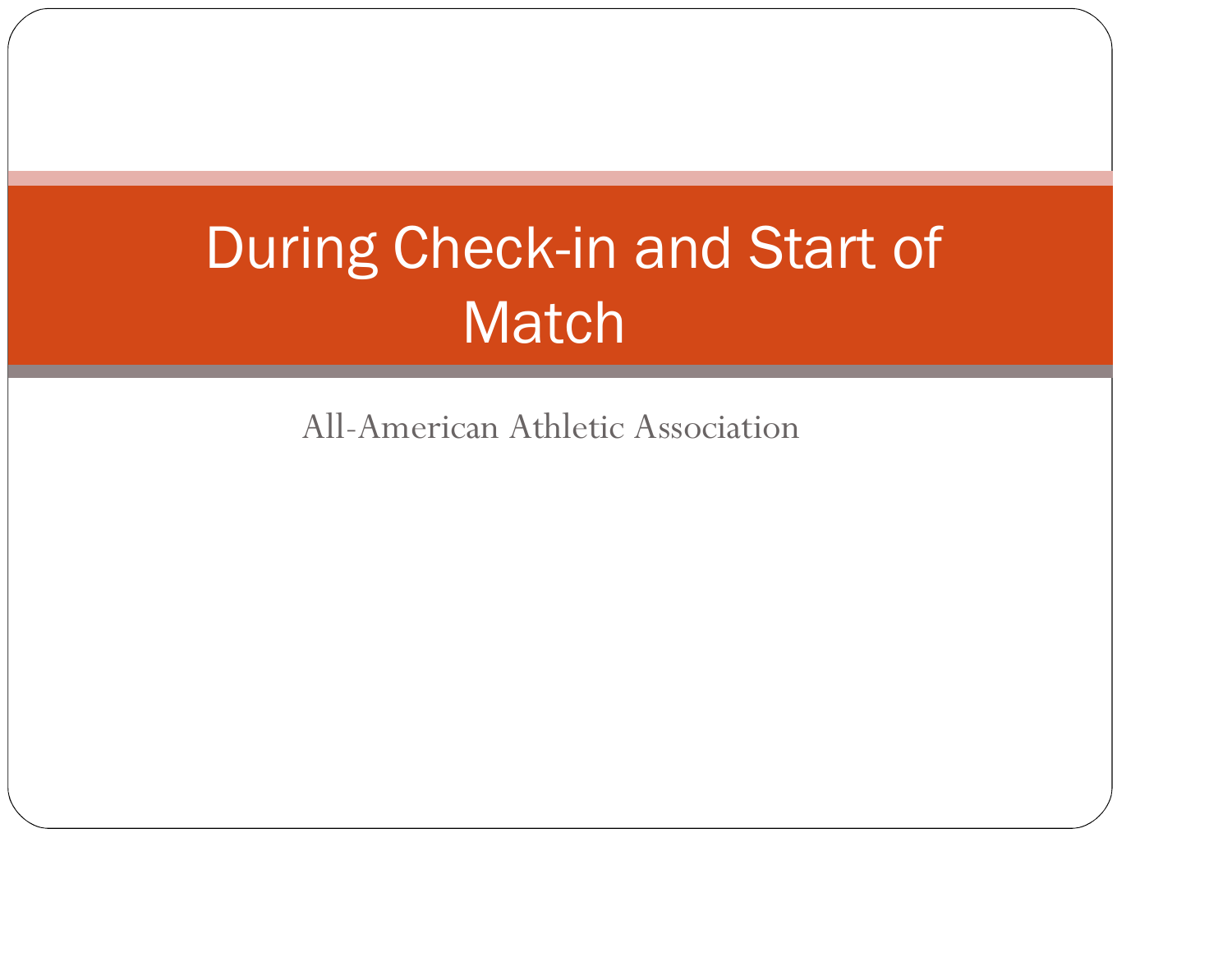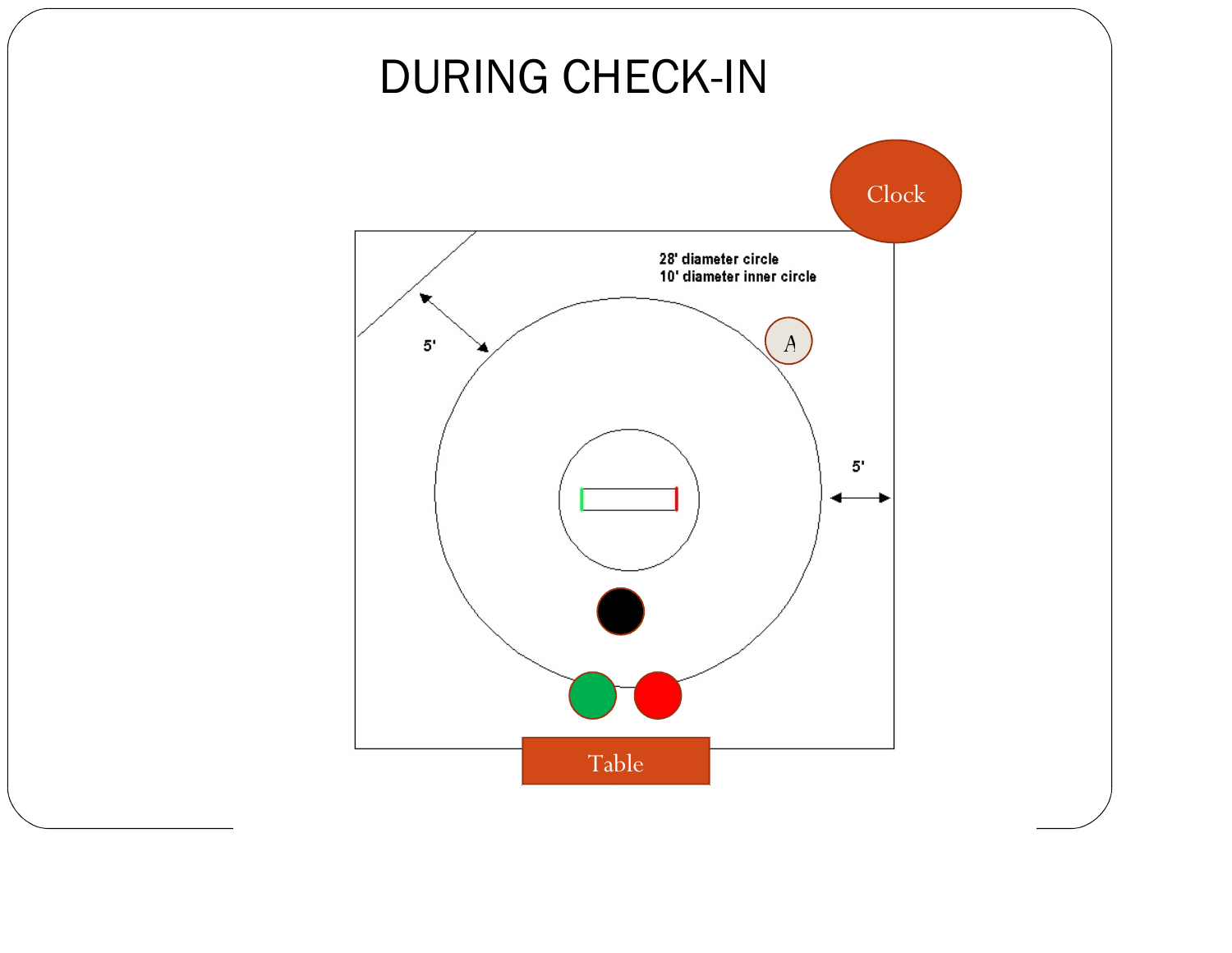## Positioning

- The assistant should be the first on and the <u>last</u> off.
- Freedom to move wherever, but should try to stay to the outside of the wrestling area.
- Mobility and communication in complement with the referee – this may include passing by and unobtrusively speaking to the referee. For example stating, "red" or "green" to indicate who the assistant feels is stalling. Communicaton!
- If the lead official goes to the table, stay in the center with the wrestlers.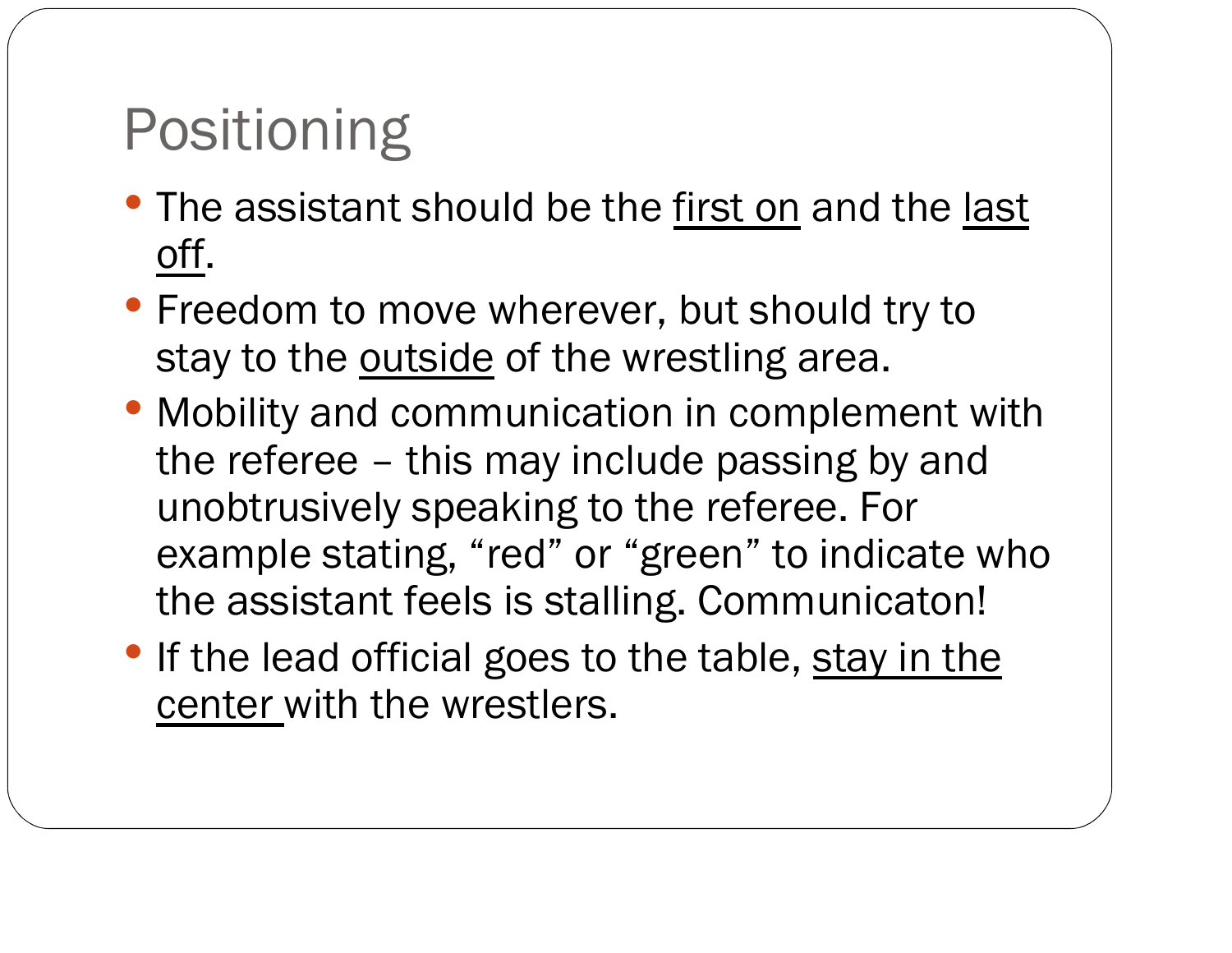#### Neutral Positioning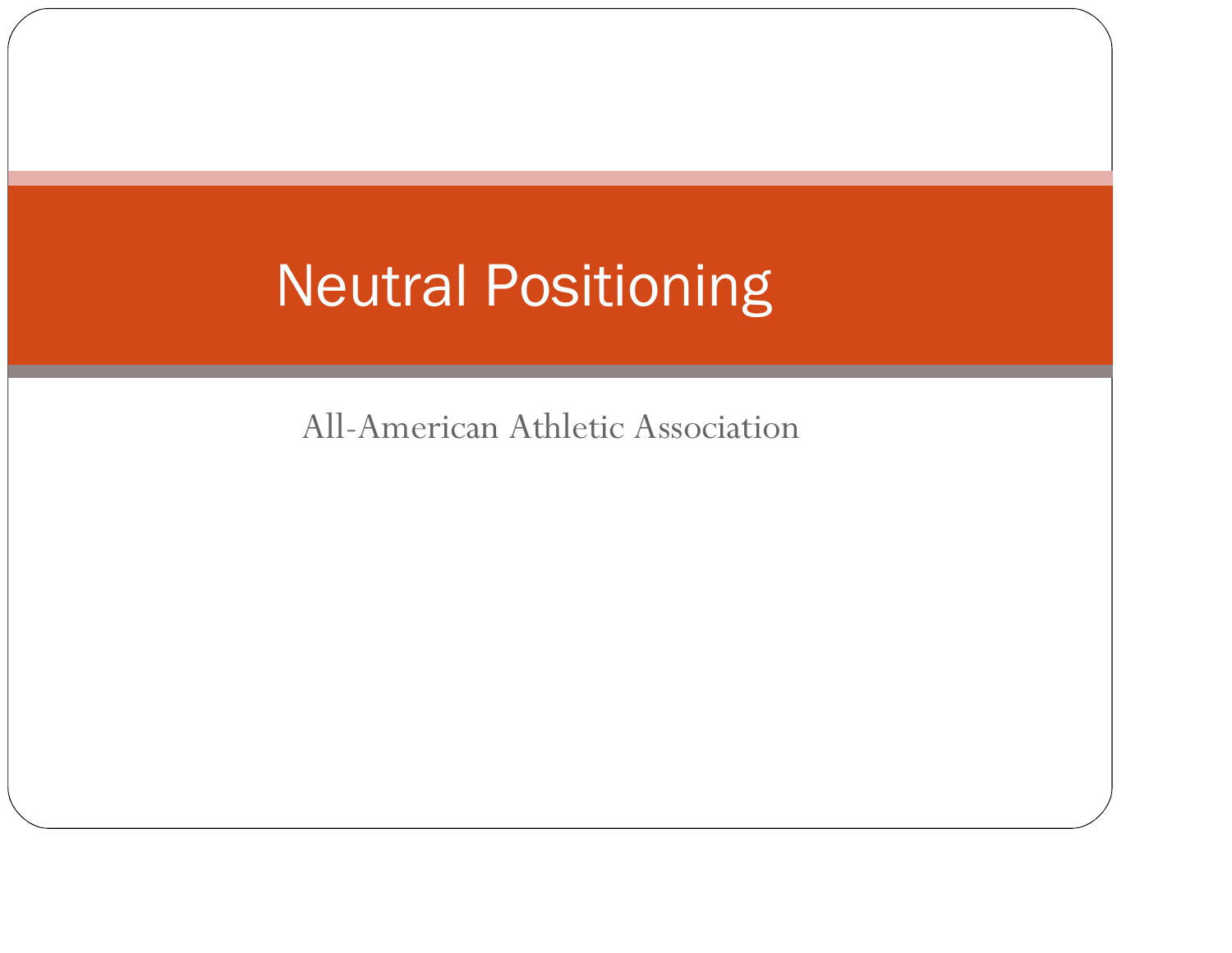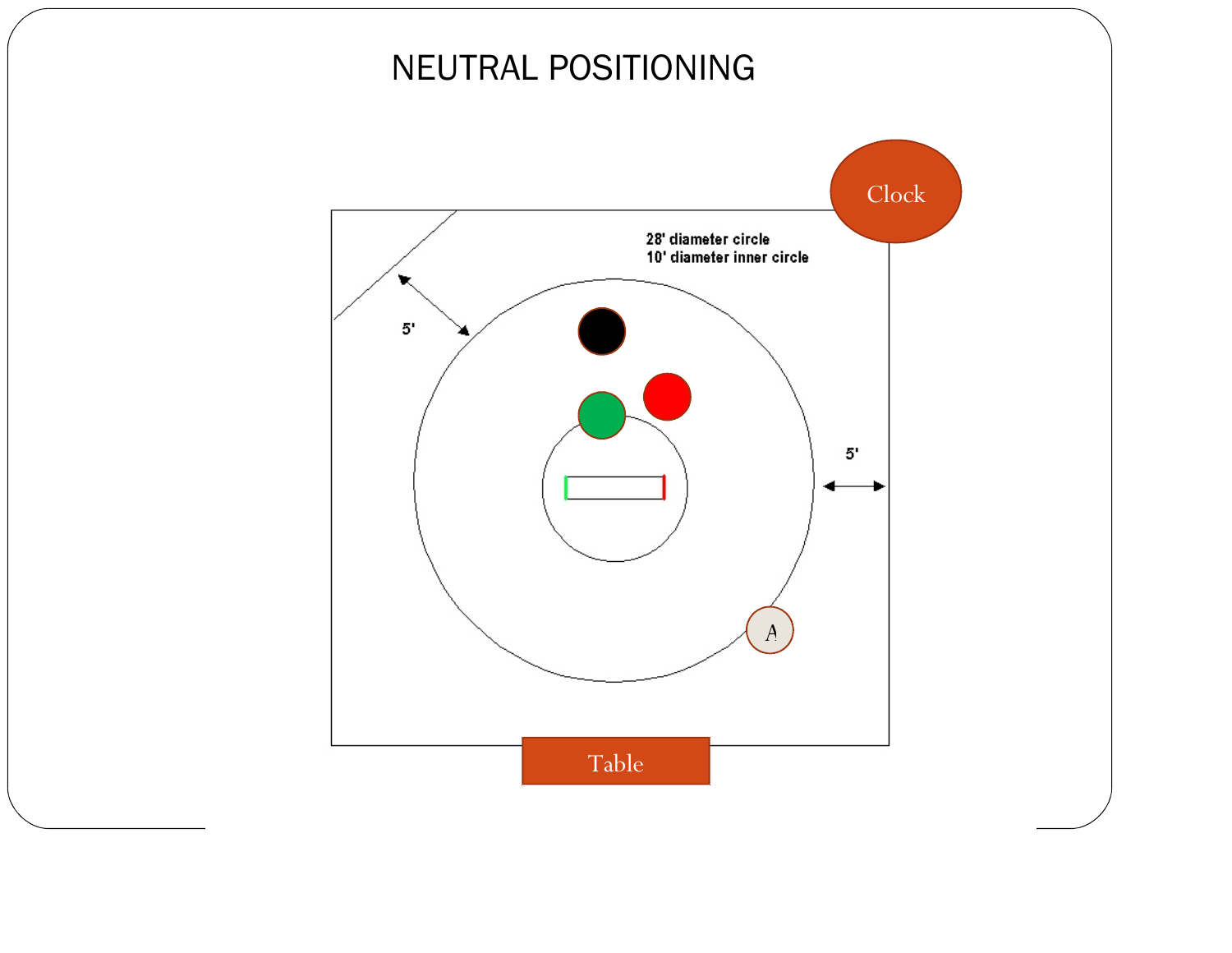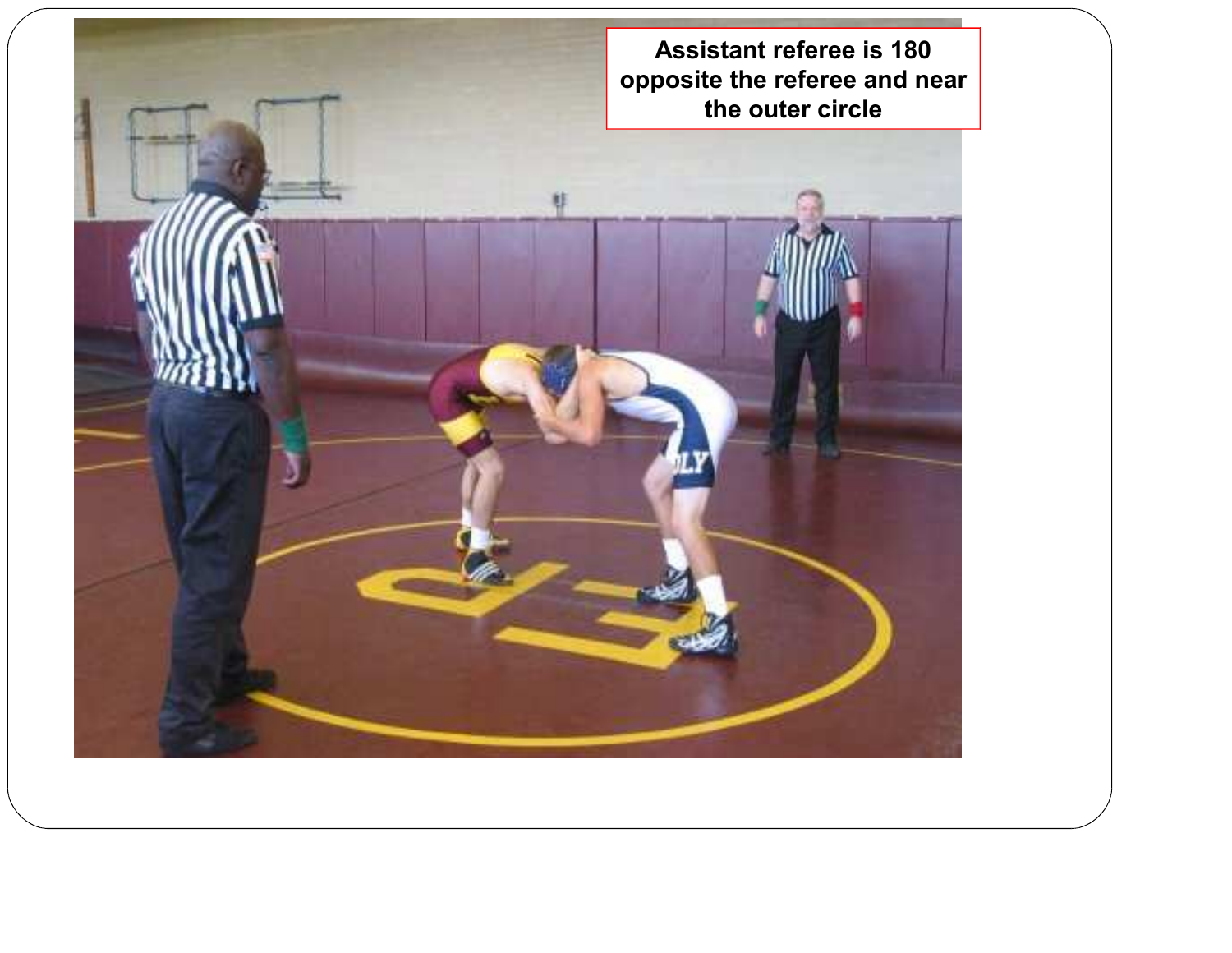# Neutral Positioning

- Out of the Circle
- Stay 180 degrees opposite the lead
- <u>Distant</u> from the action
- Is the clock running?
- Does the timer/scorer have the correct score on the board?
- While the assistant has the same mobility as the referee, there are restrictions as to where the assistant should or shouldn't be during certain situations.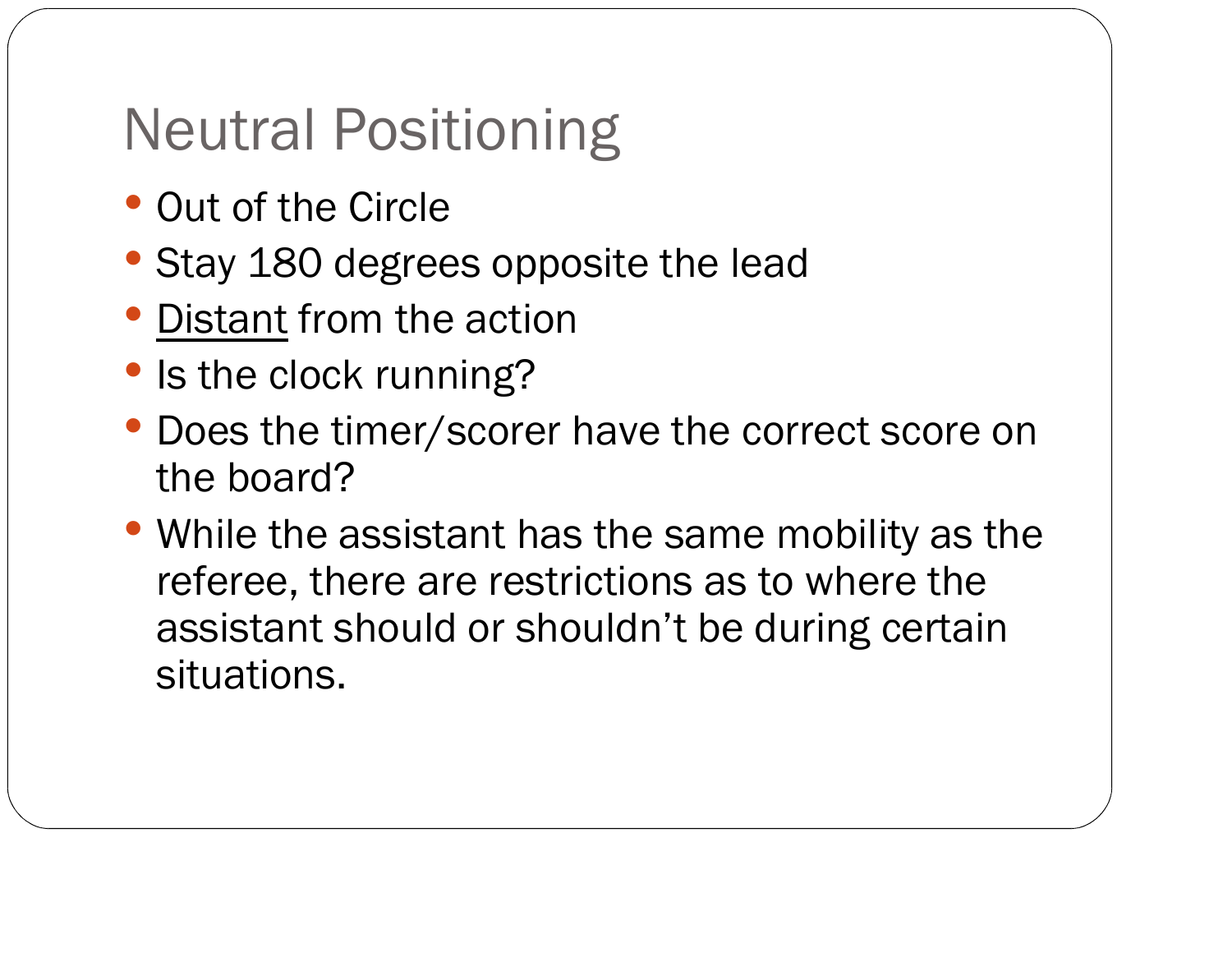## Neutral with Line Calls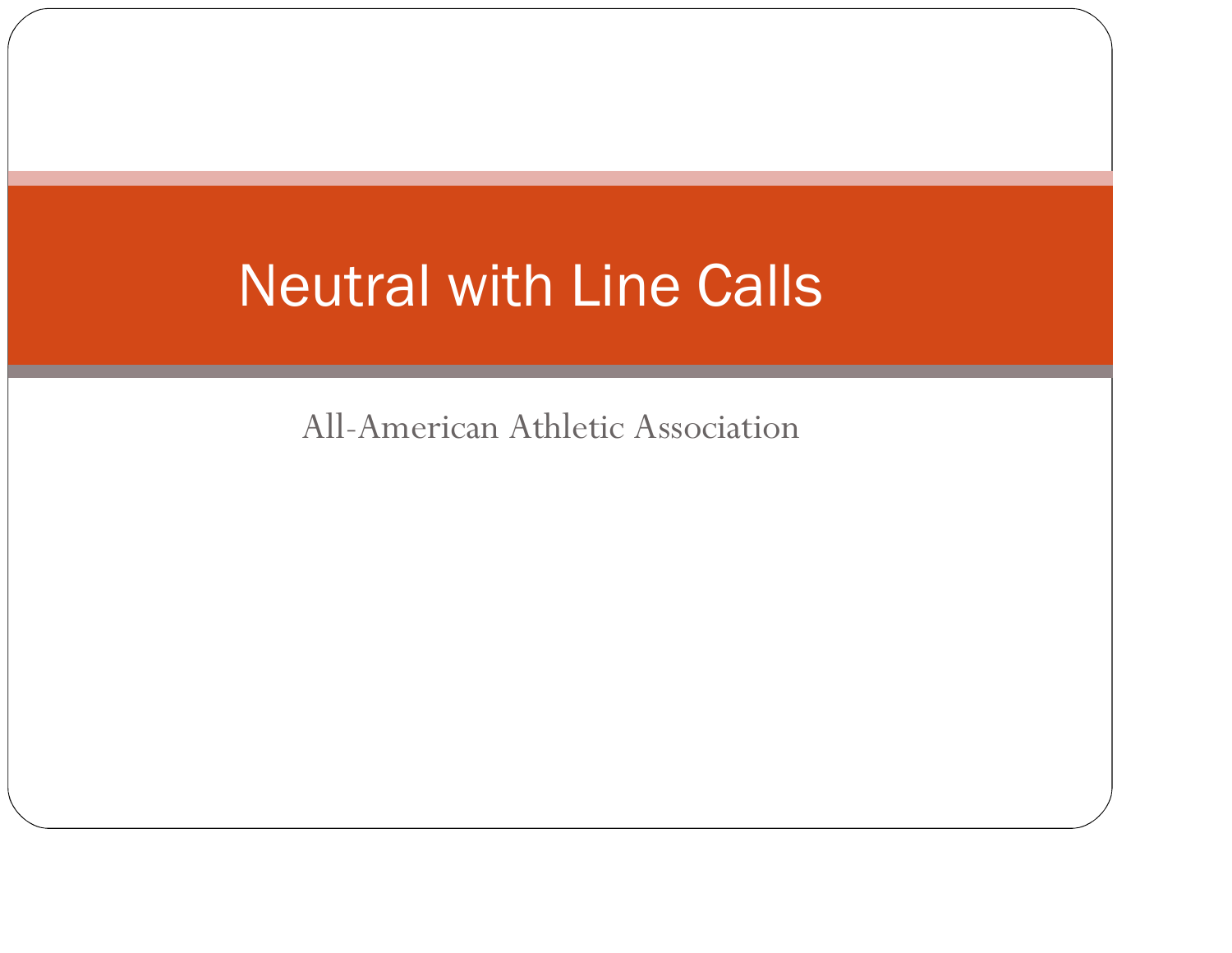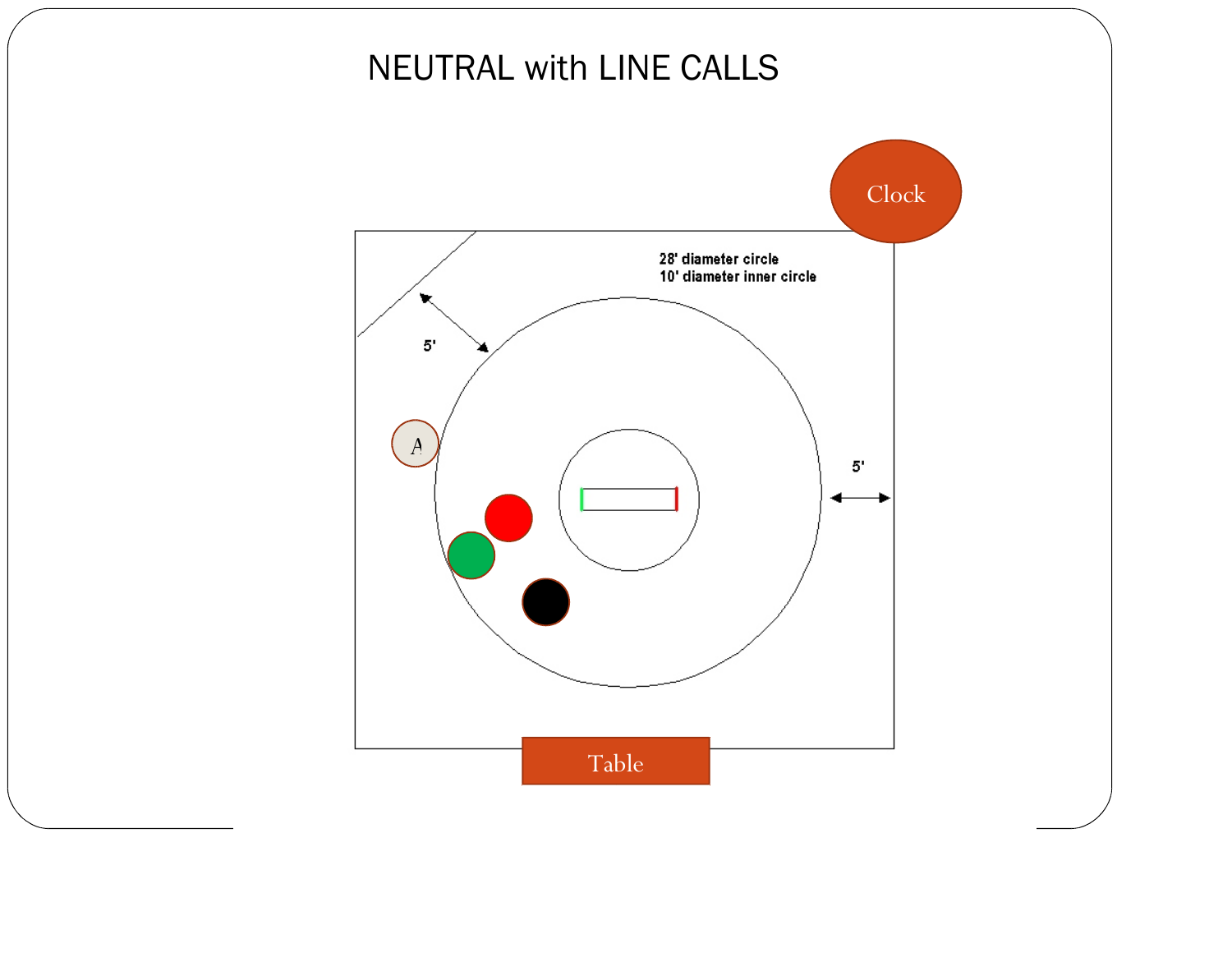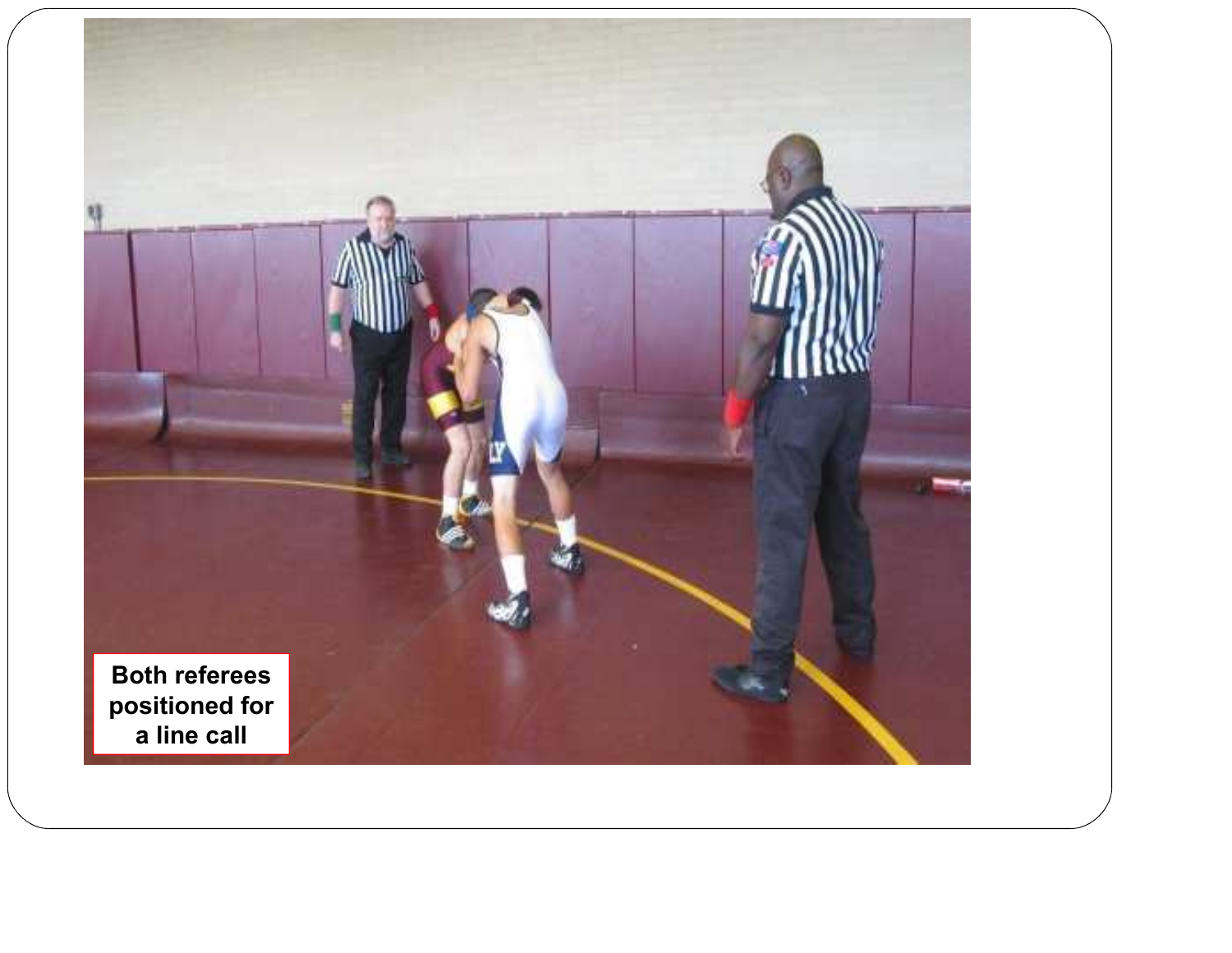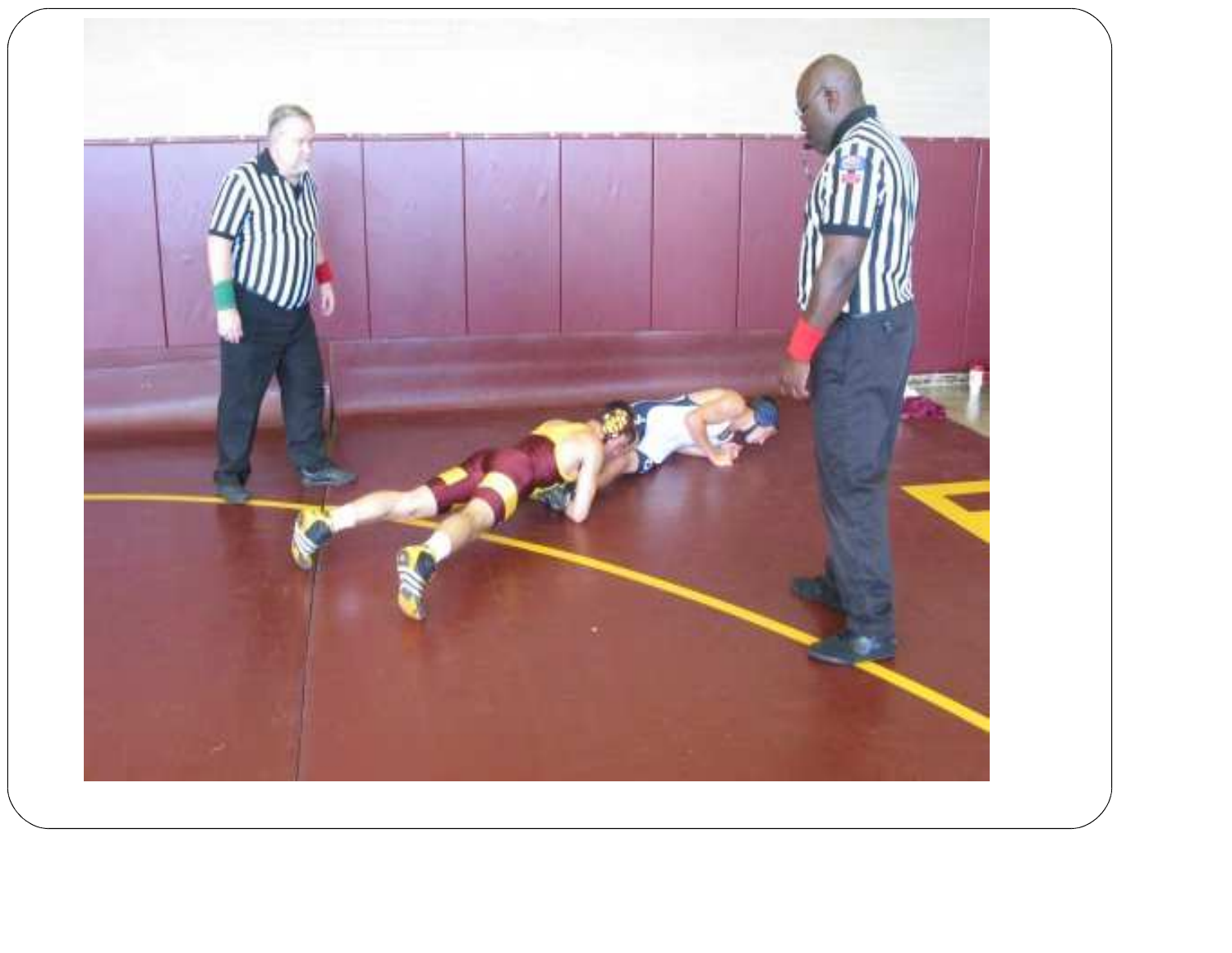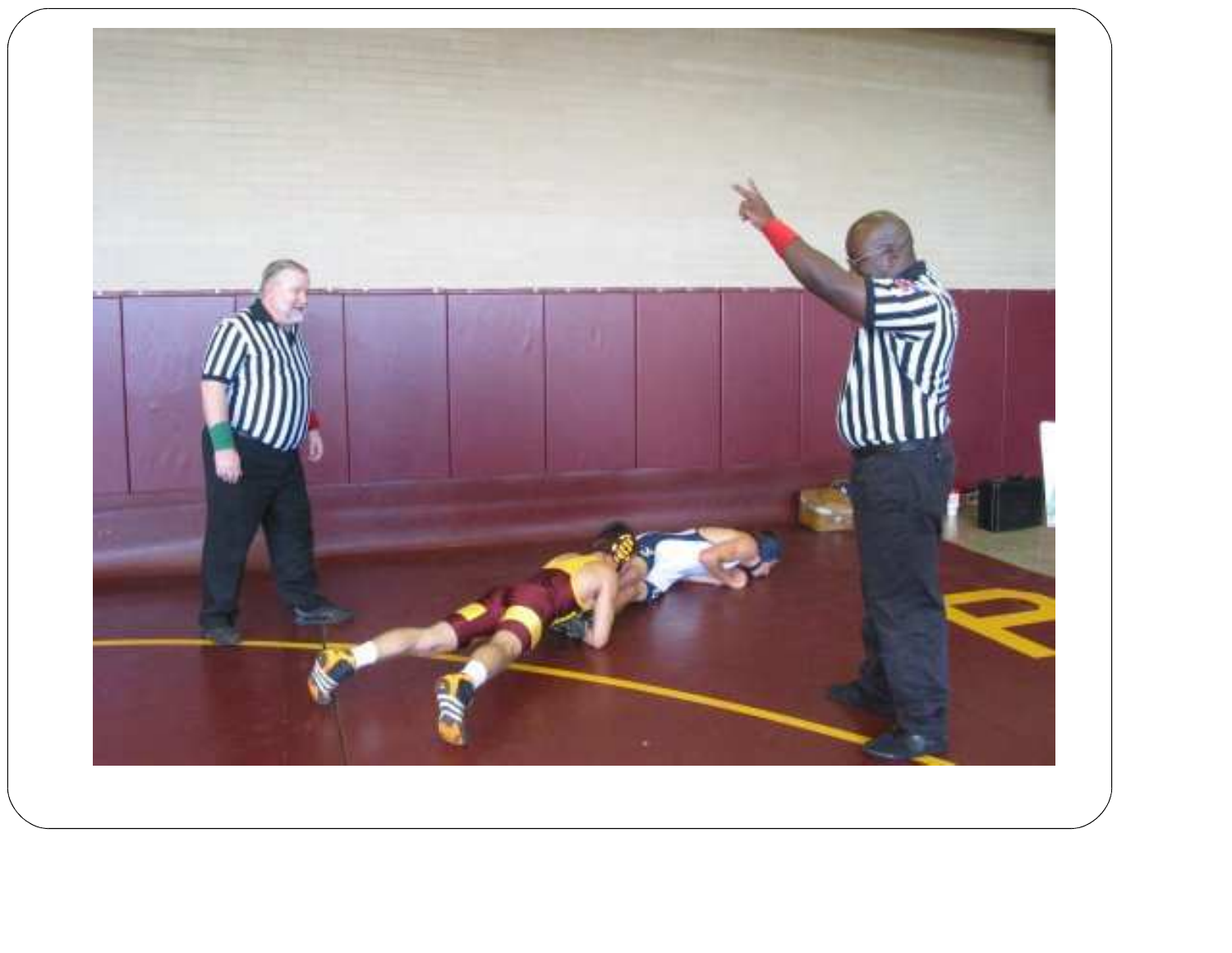## Neutral with Line Calls

- Assistant should be 180 degrees and near the out of bounds line yet maintain a position facing the lead referee.
- Straddle the line
- Distance yourself from the action  $\bullet$
- Observe surroundings (for safety)
- The assistant as well as the referee should never "catch" an out-of-bounds wrestler. They should be watching for out-of-bounds criteria for awarding of points or an out-of-bounds call.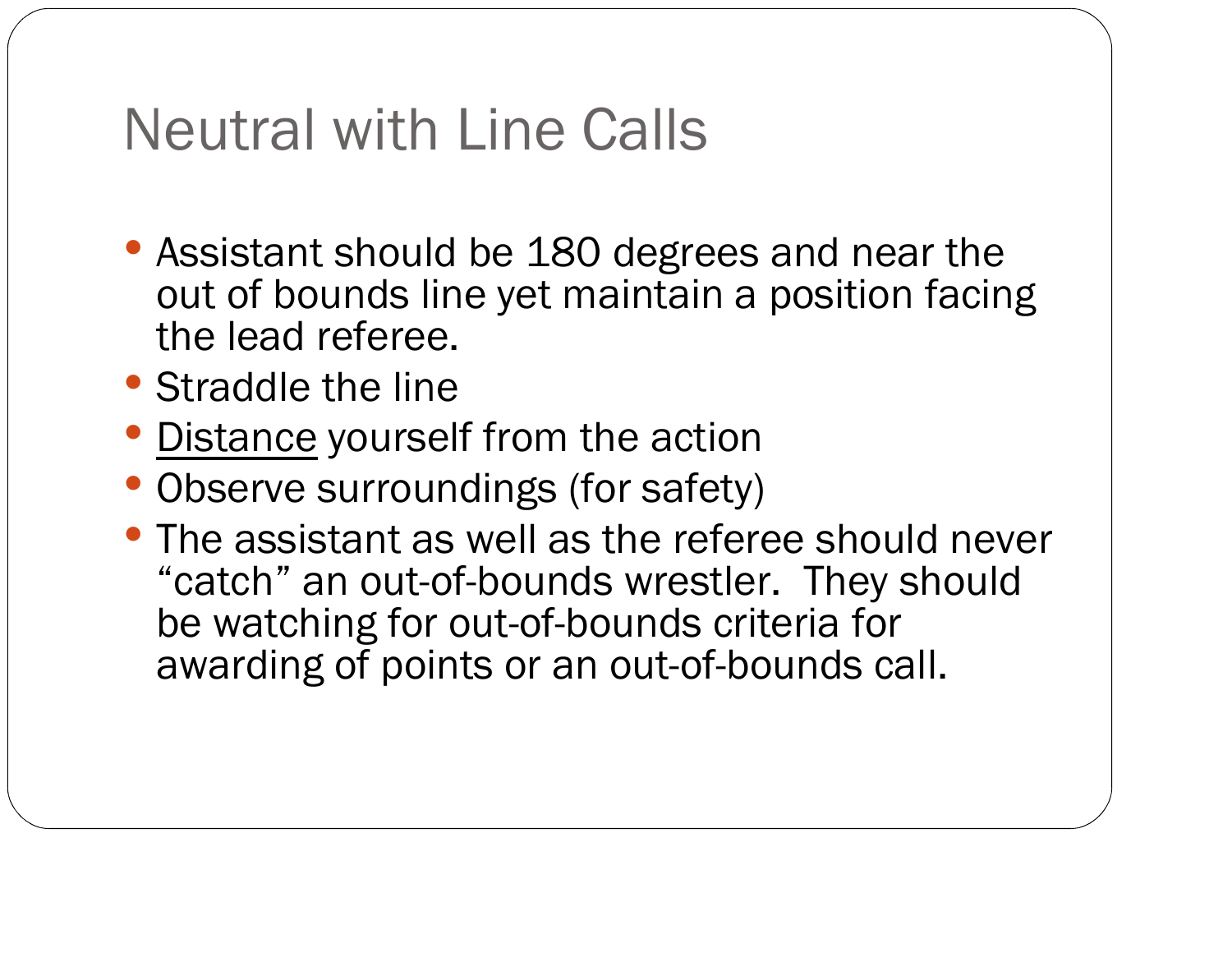#### Top / Bottom Starts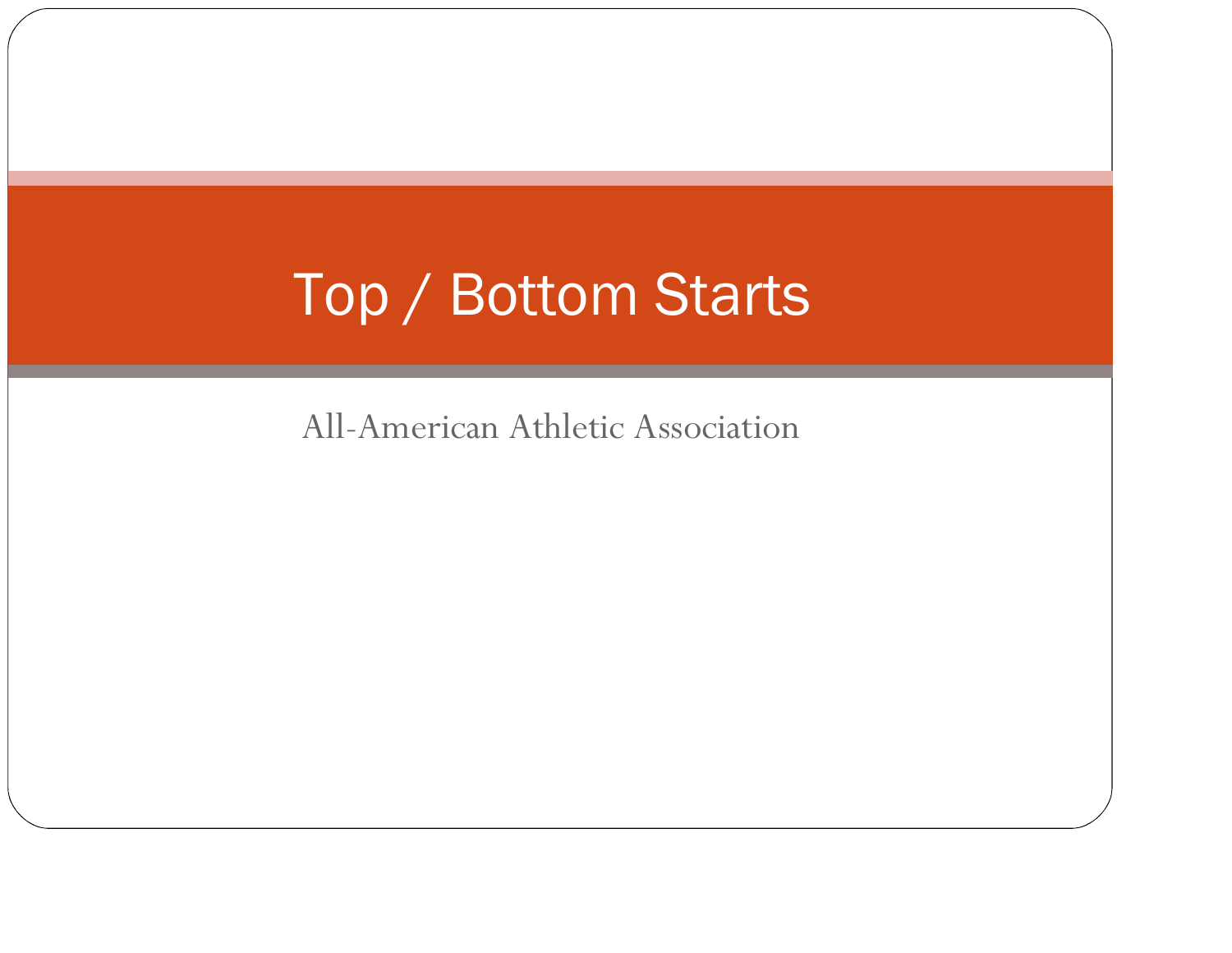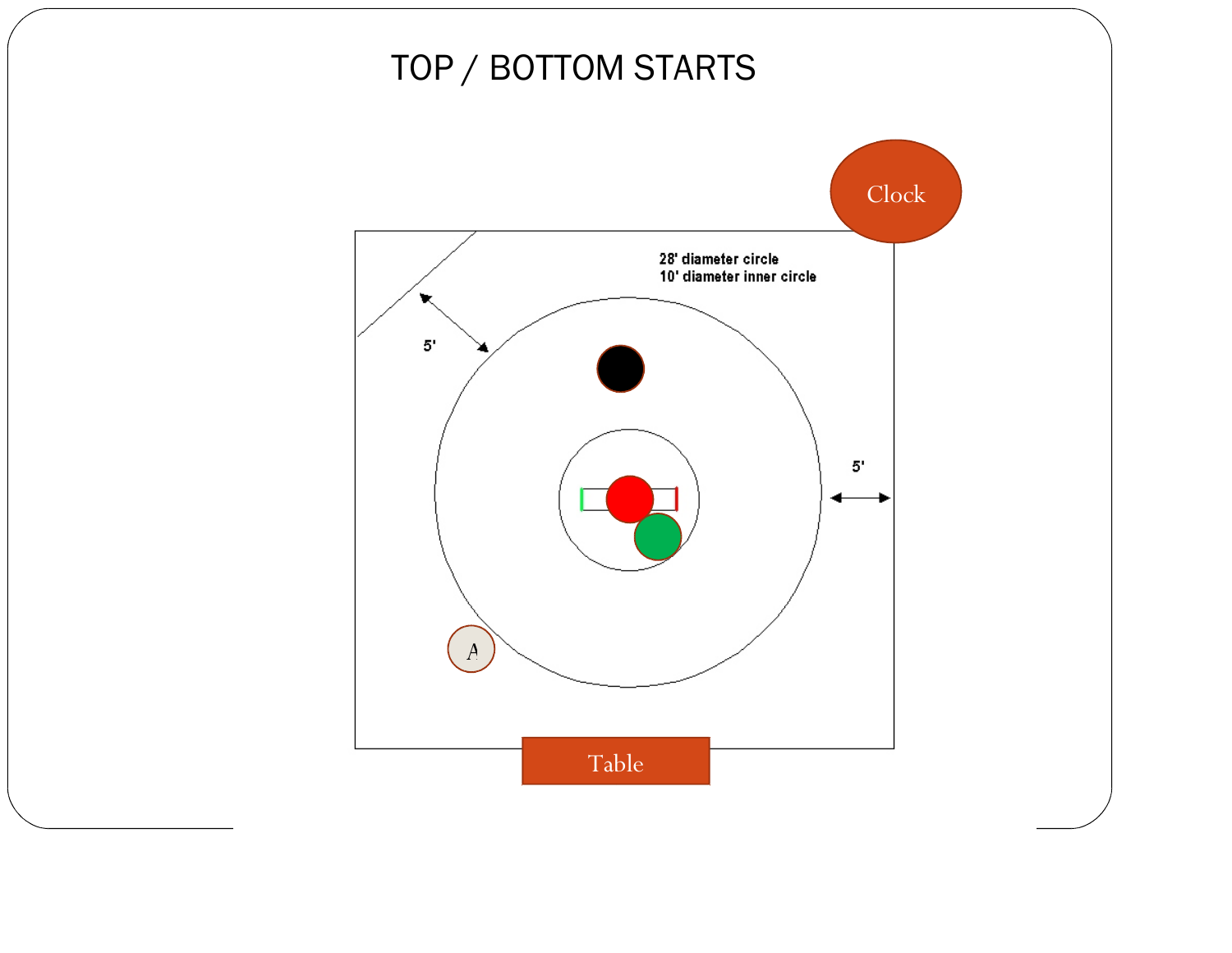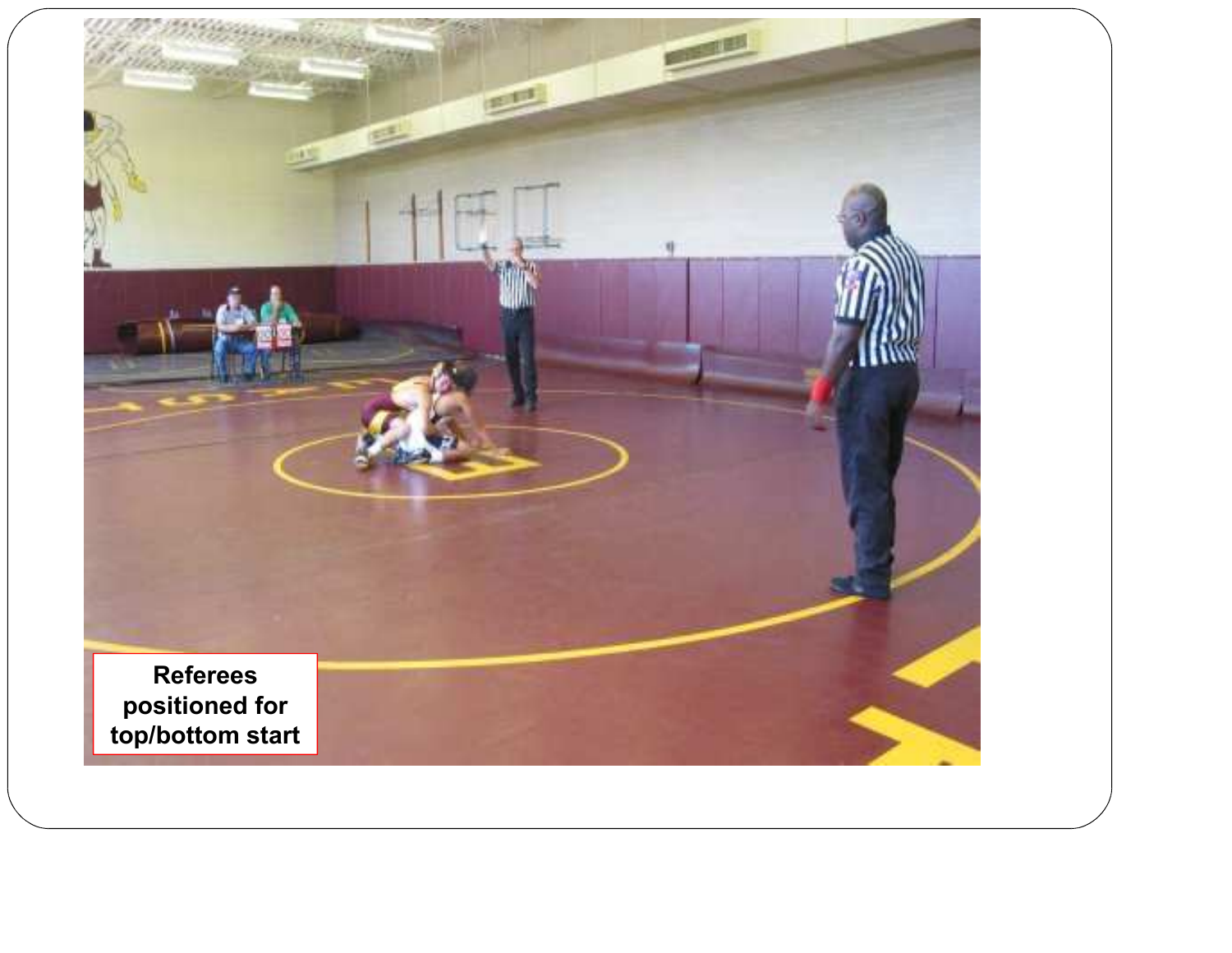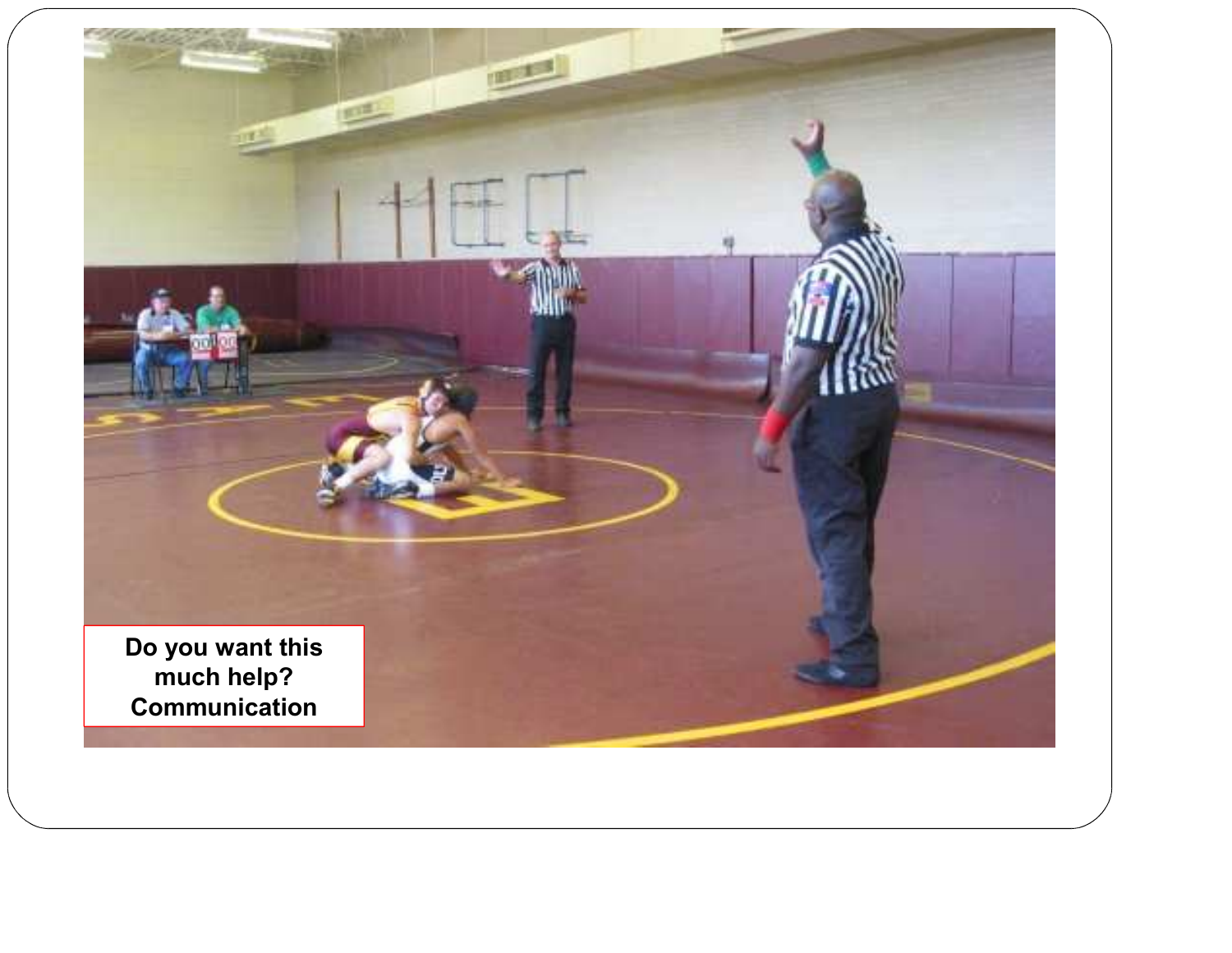## Top/Bottom Starts

- Referee's position: Assistant should take a position behind (normally) wrestlers to observe trail leg ofadvantage wrestler (for straddling of opponent). Position should place assistant somewhat opposite of the referee and can be tighter to the 10 foot circle than in the Neutral starting position. Also, if out of the wrestlers sight, the assistant can be moving to observe proper positioning.
- Optional start: Same as Referee's position, but look for hand placement on back as well as straddling bythe offensive wrestler. Keep your distance.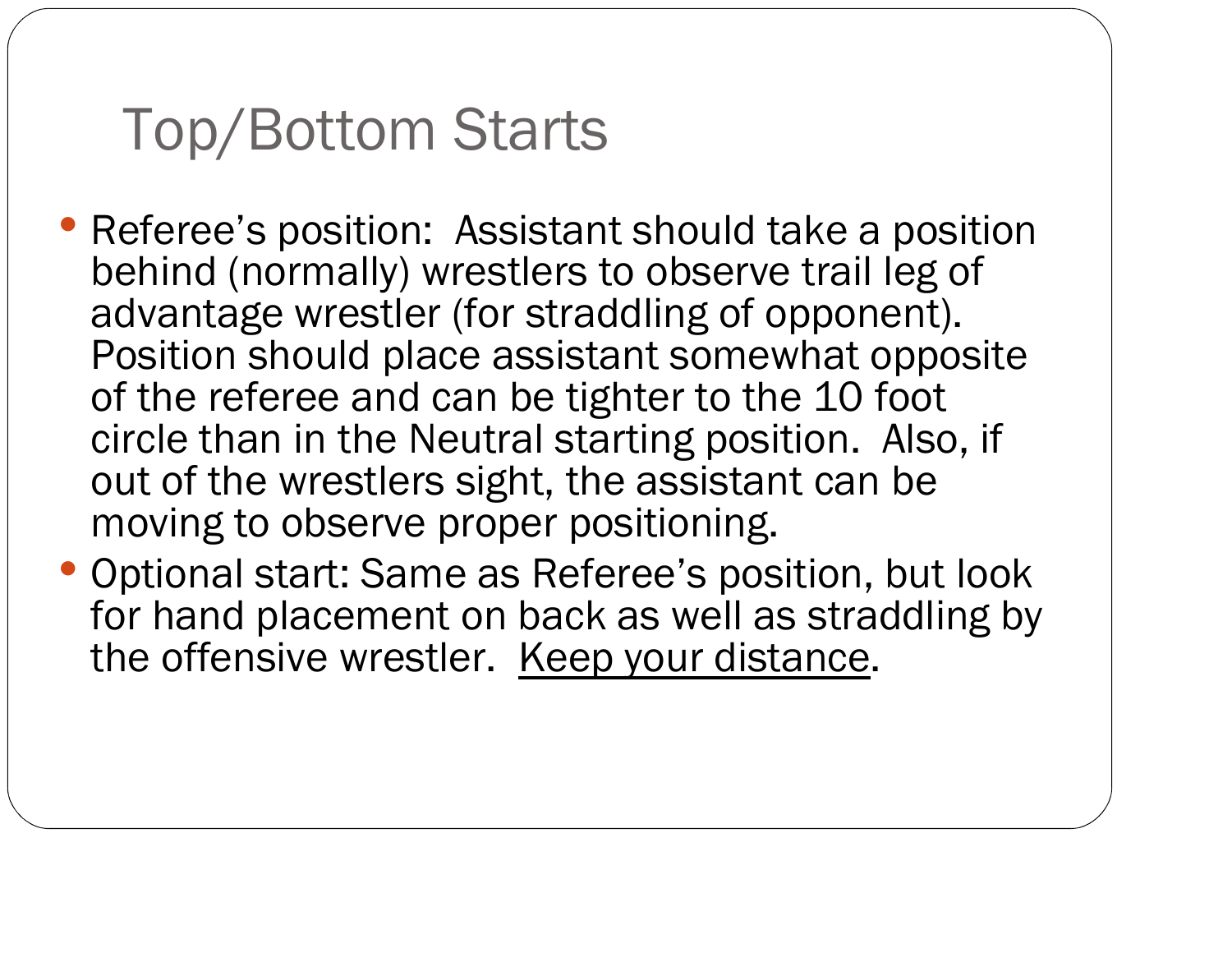# Start and End of Period / as Time Expires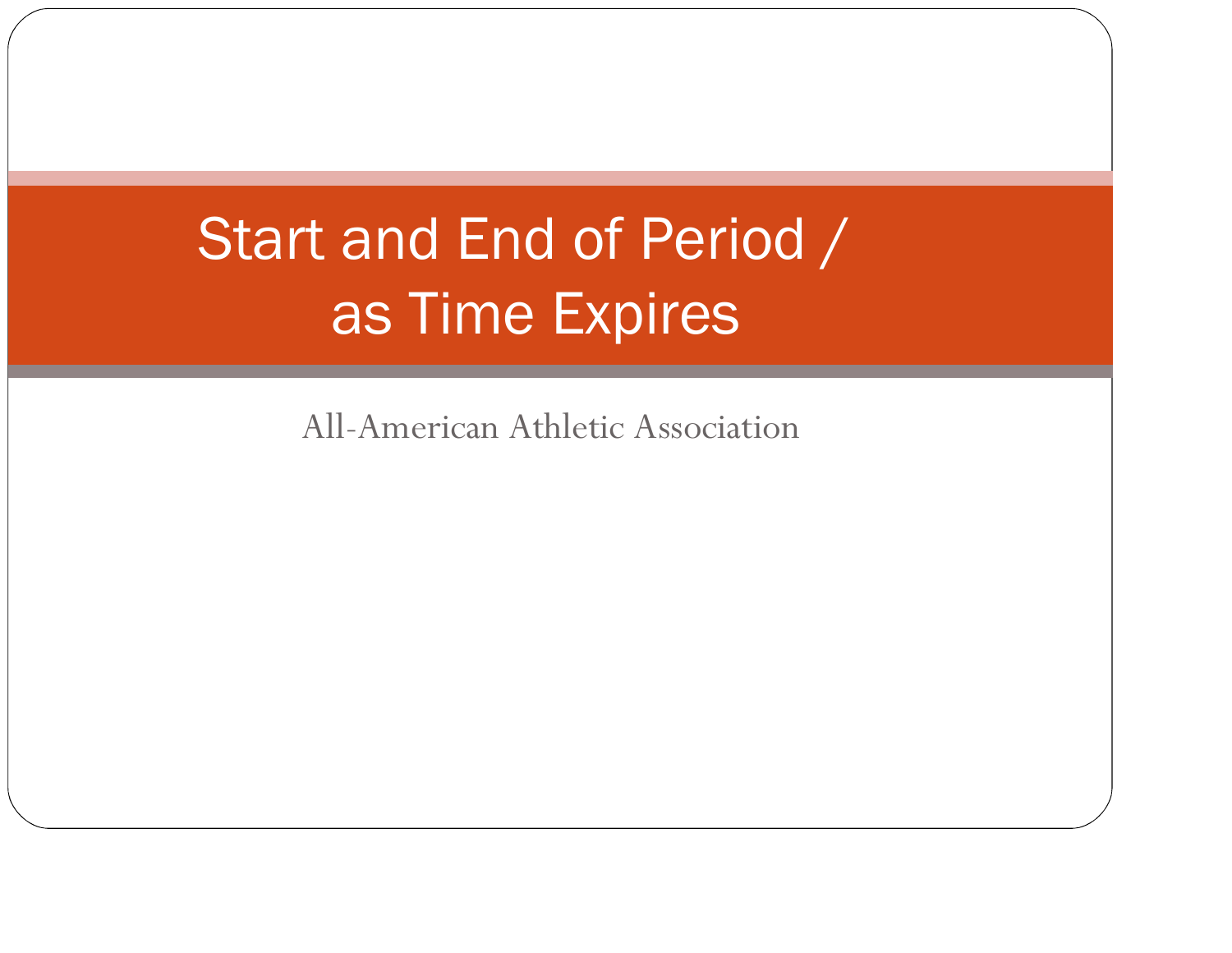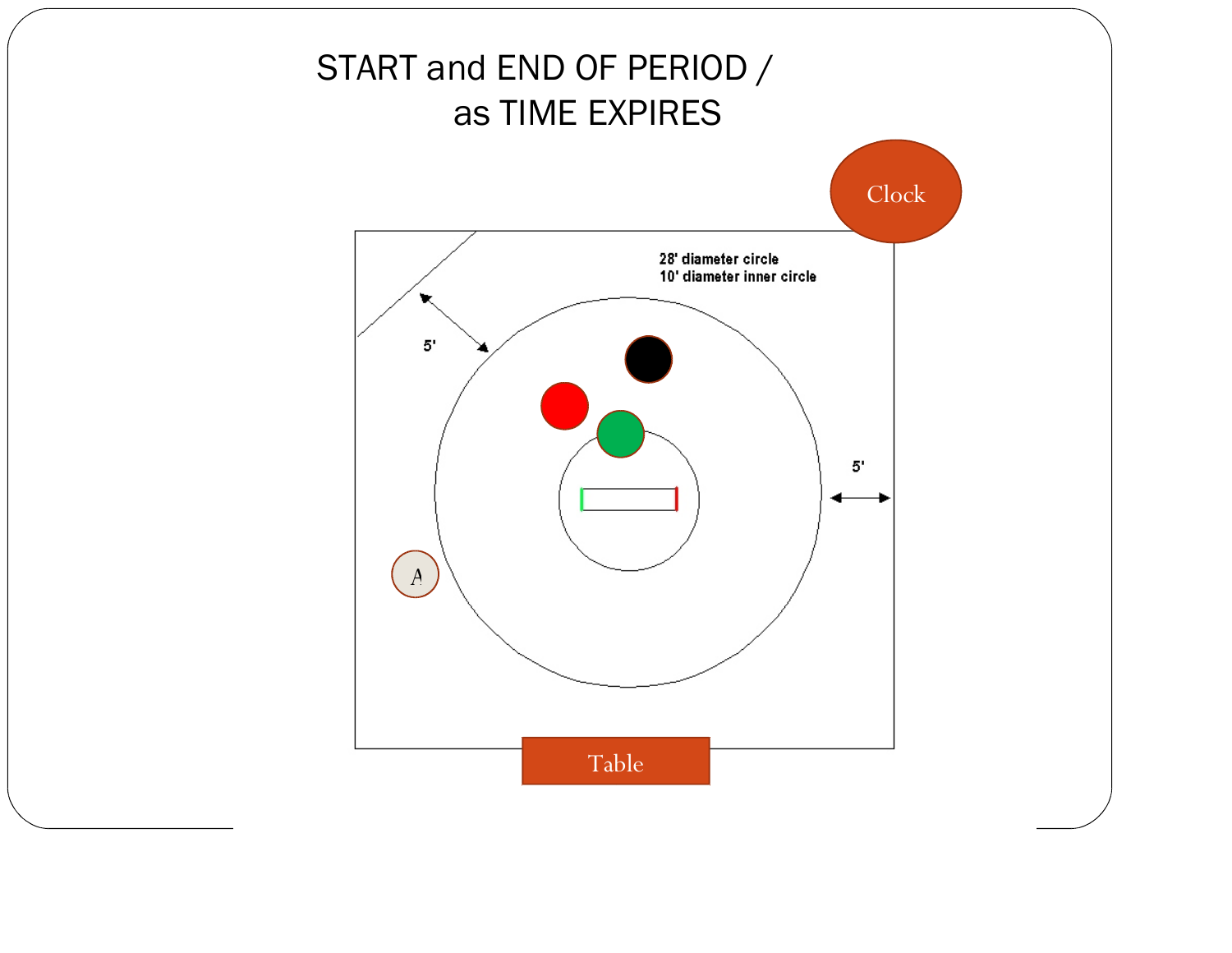

#### **Correction of Error** Rule 6-6-4a 1 (NEW) Rule 6-6-5a 1 (NEW)



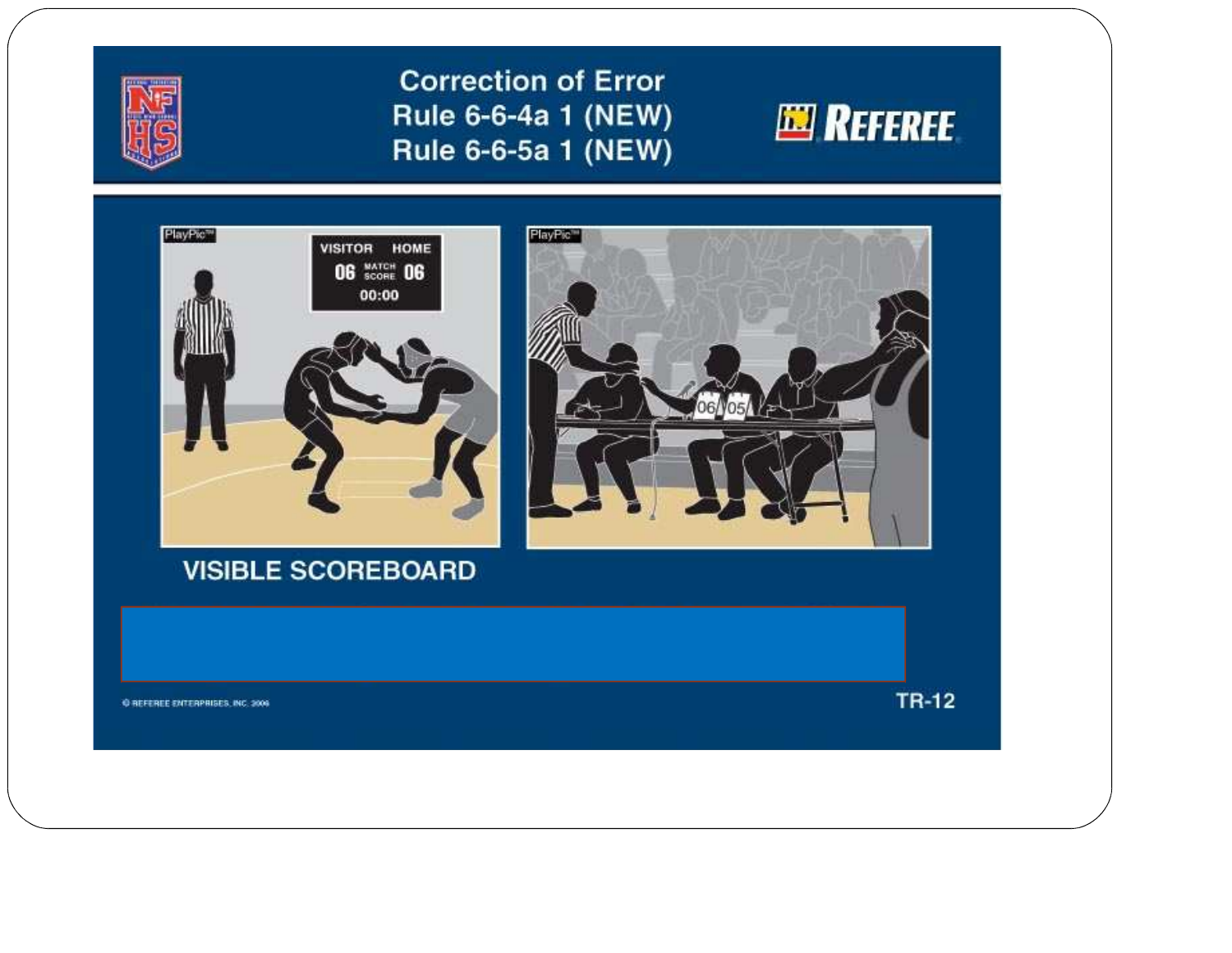# Positioning While Clock is Running

- Take a look at the clock to see if started or stopped on time.
- 0 Note time on clock in all situations where the match should be stopped and quickly, but hopefully unobtrusively, notify referee.
- Assistant should be referee to align where he wants to be and the assistant moving out of the referee's way.
- Assistant should stay in the flow of the match and be in position to help at the conclusion of the period and on edge of mat calls.
- Assistant, when in disagreement with the referee, should take up position near the referee and<br>unobtrusively, state that opinion. The referee will not<br>stop the match unless necessary and only when NO<br>significant action is taking place.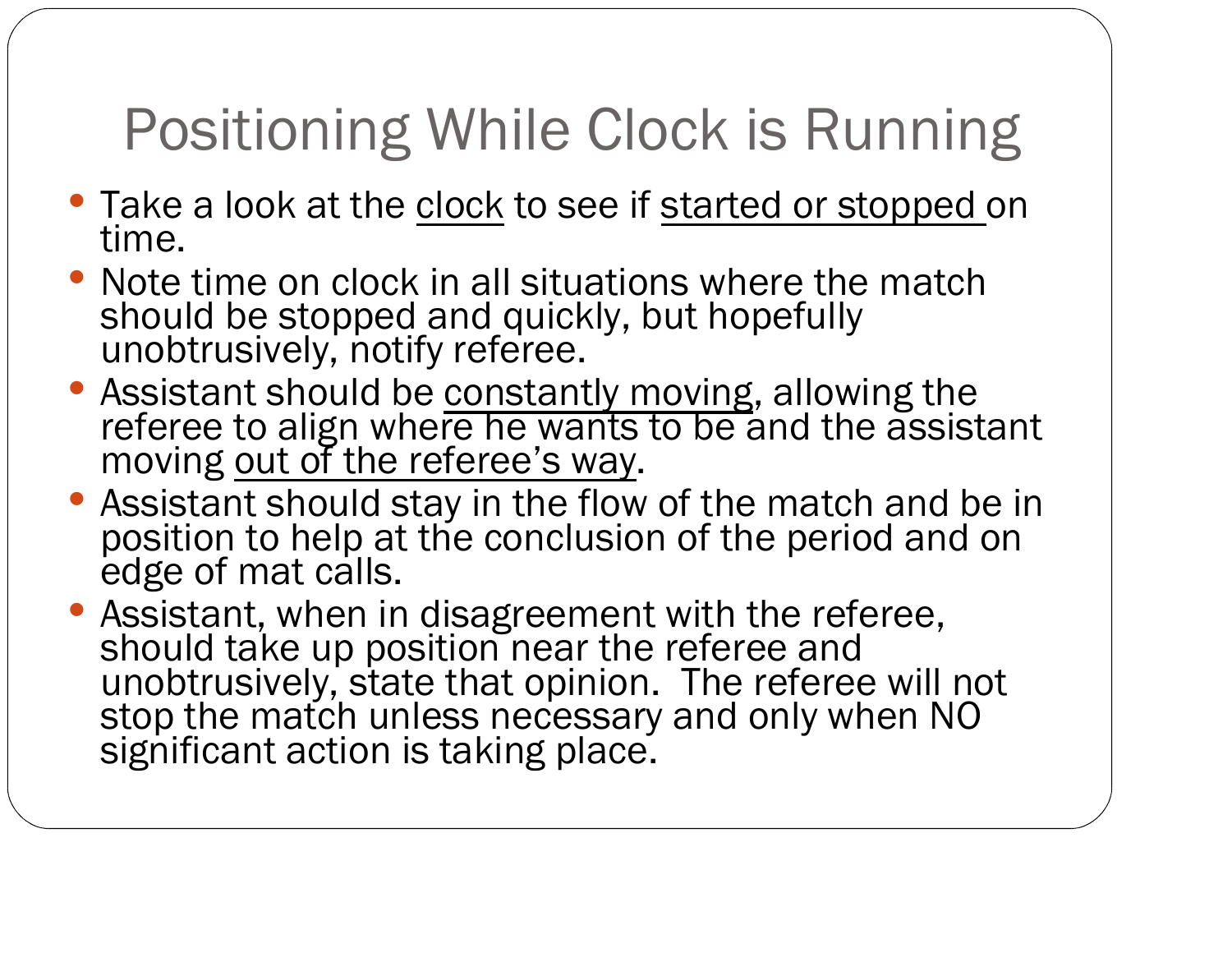## Pinning Situations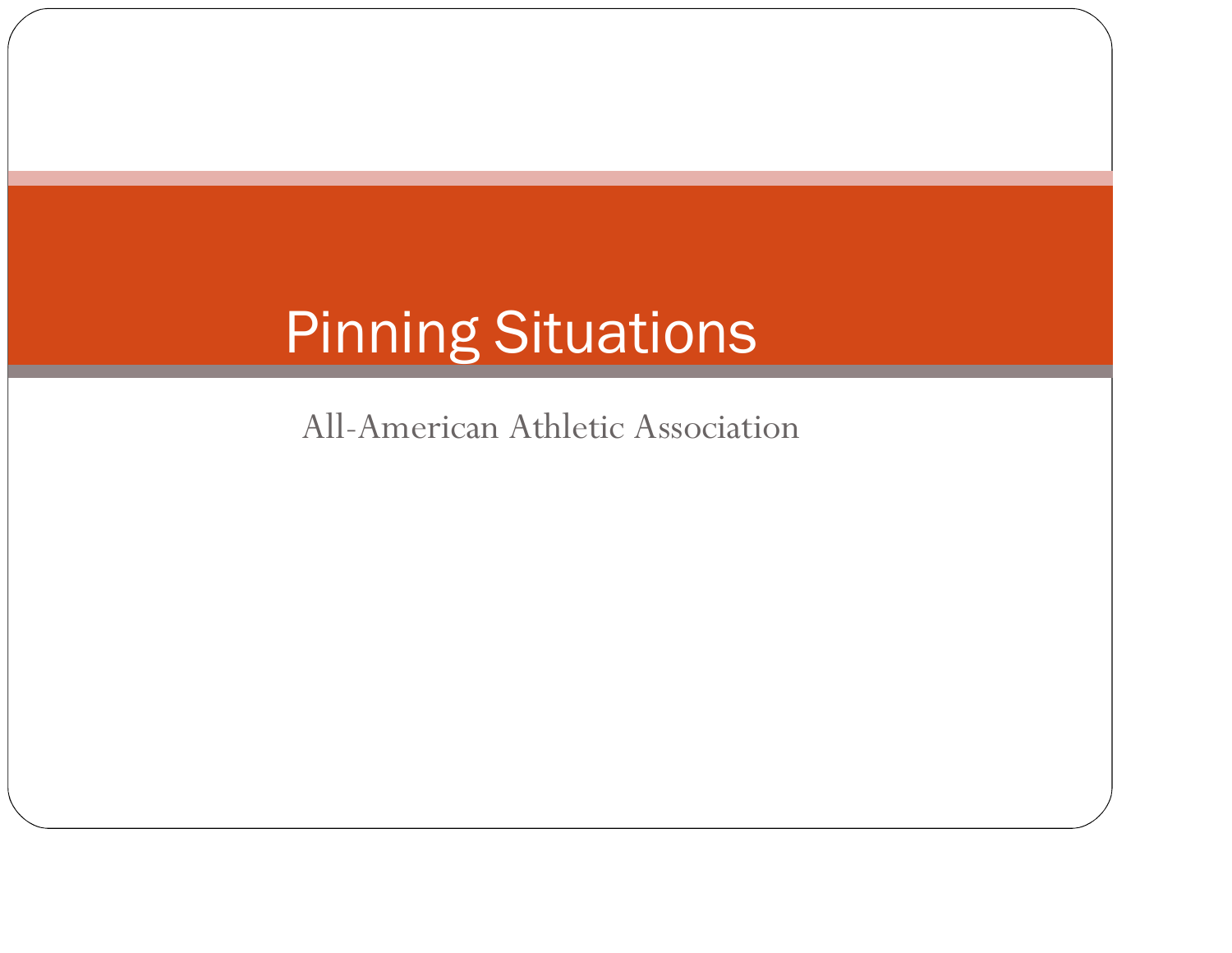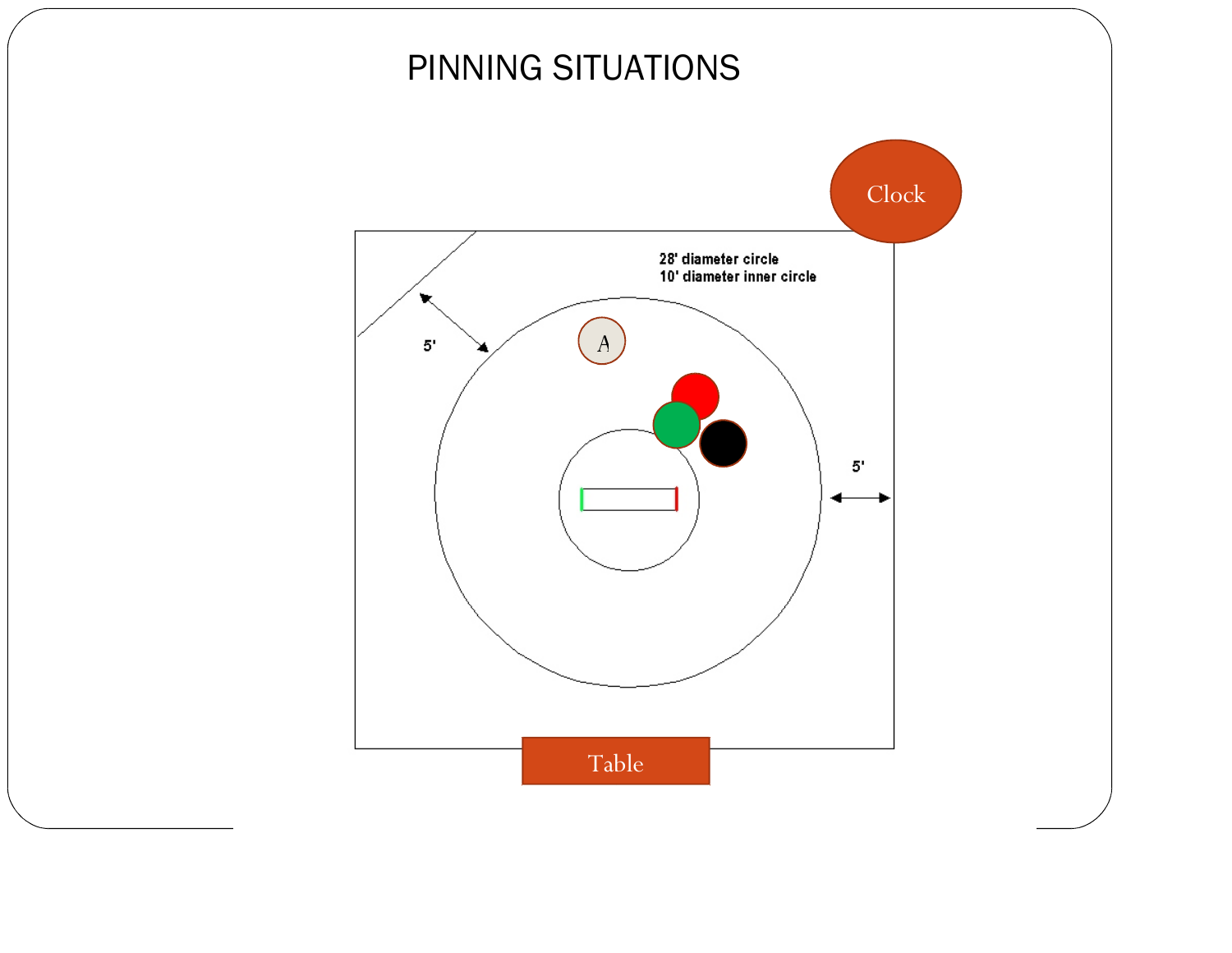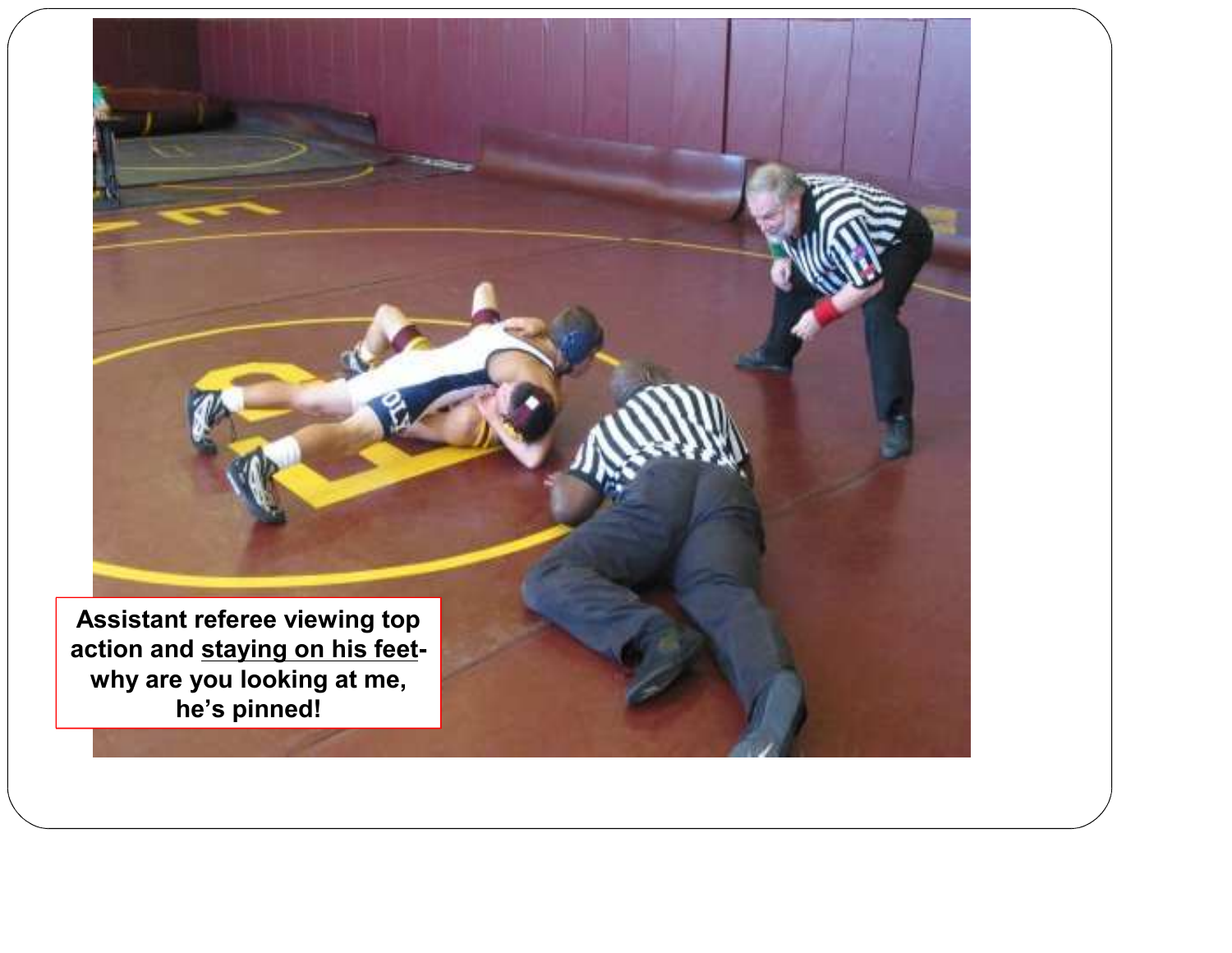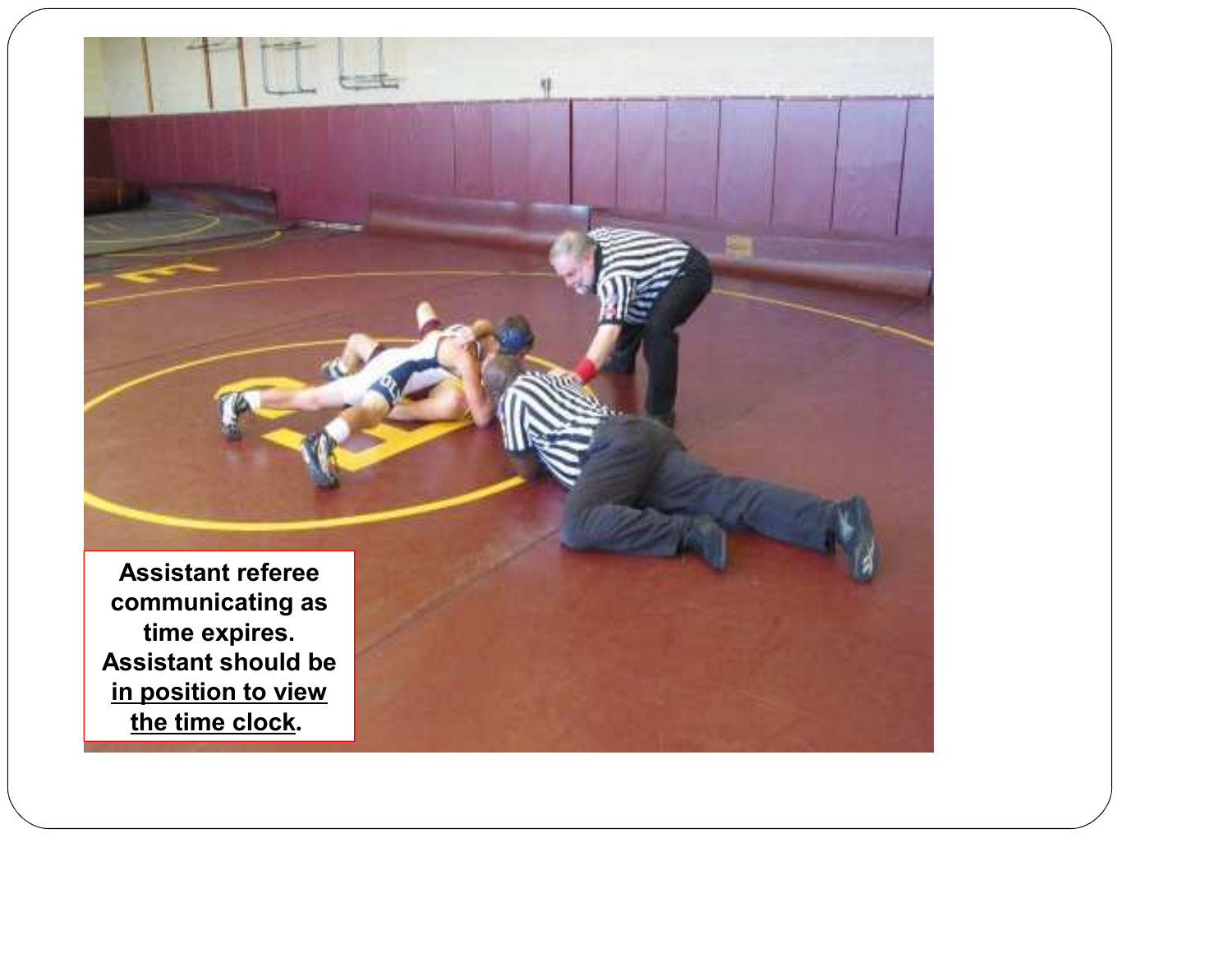# Pinning Situations

- Can move closer to the action, yet not too close to be hit on a scramble.
- In a pinning situation, the assistant should be watching from above for legality of the hold as well as keeping the referee aware of the time remaining.
- Assistant in near fall situations should not be looking for a fall, but instead should be watching for illegalities on the top by either wrestler, as well as checking the match clock for expiration of time
- Should an illegal action take place, verbally notify the referee so he can take appropriate action.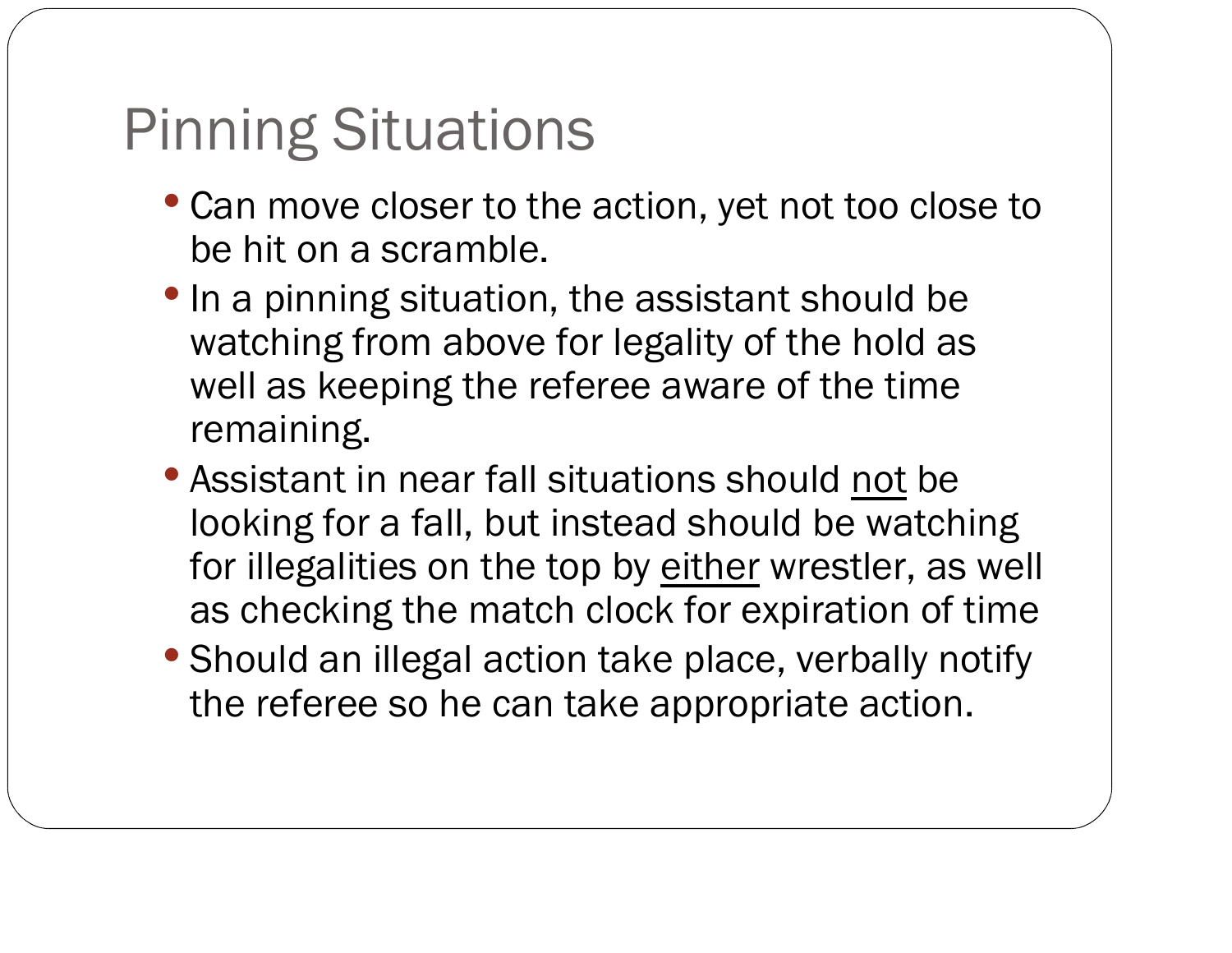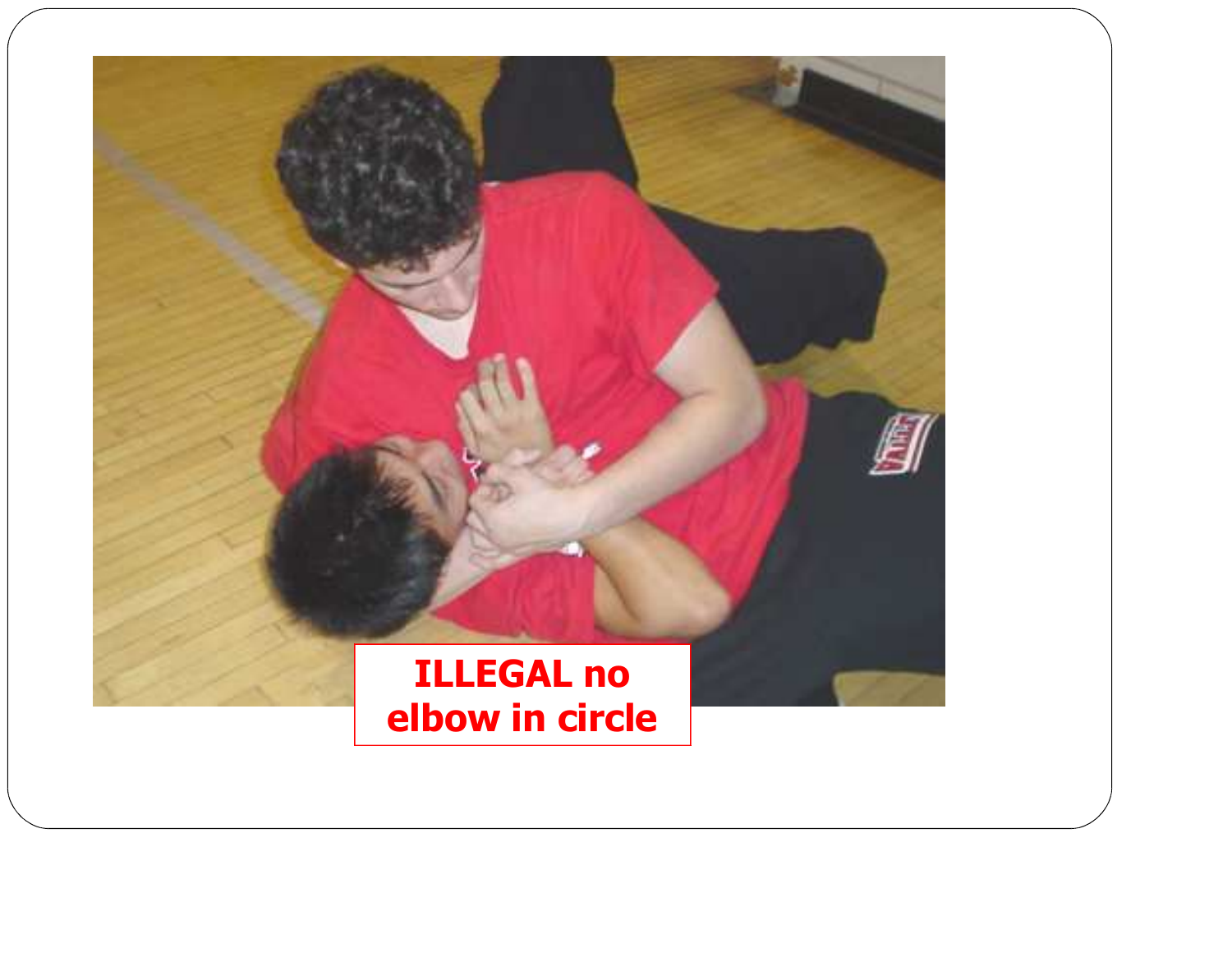#### ARE YOU GOING TO STOP THIS SITUATION? IS THERE ANY ADDITIONAL PENALTY ON THE BOTTOM WRESTLER?

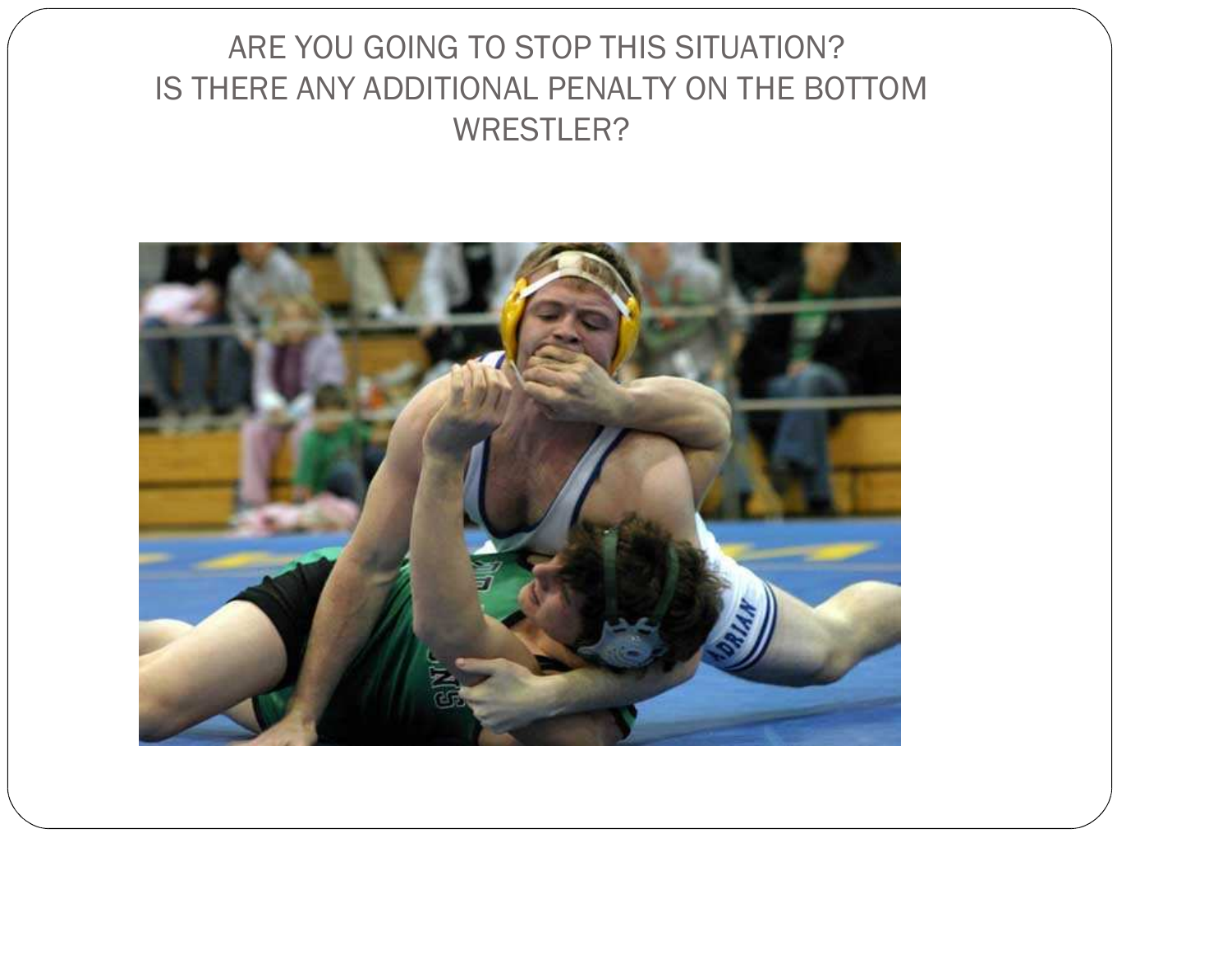# Illegal / Technical Violations / Blood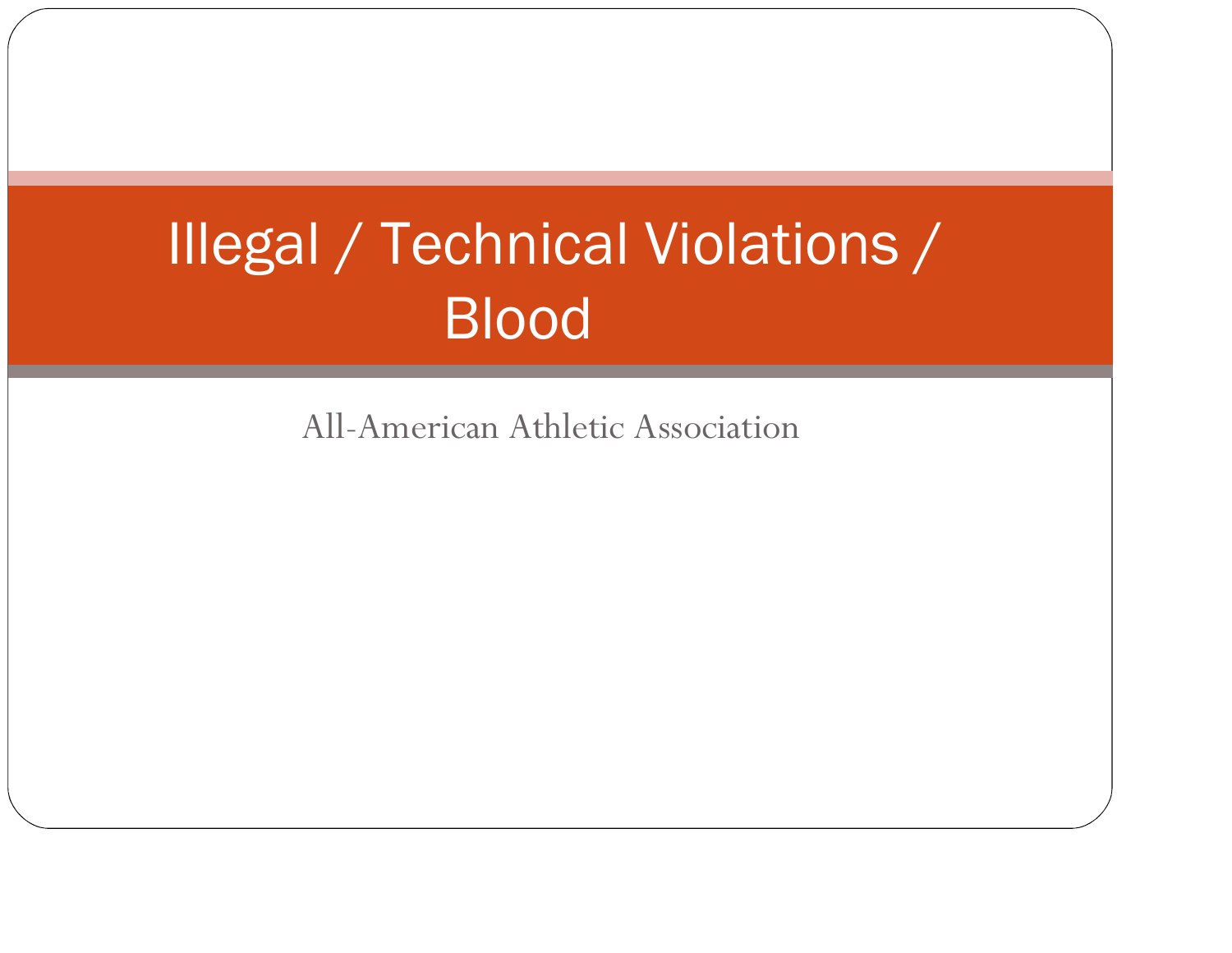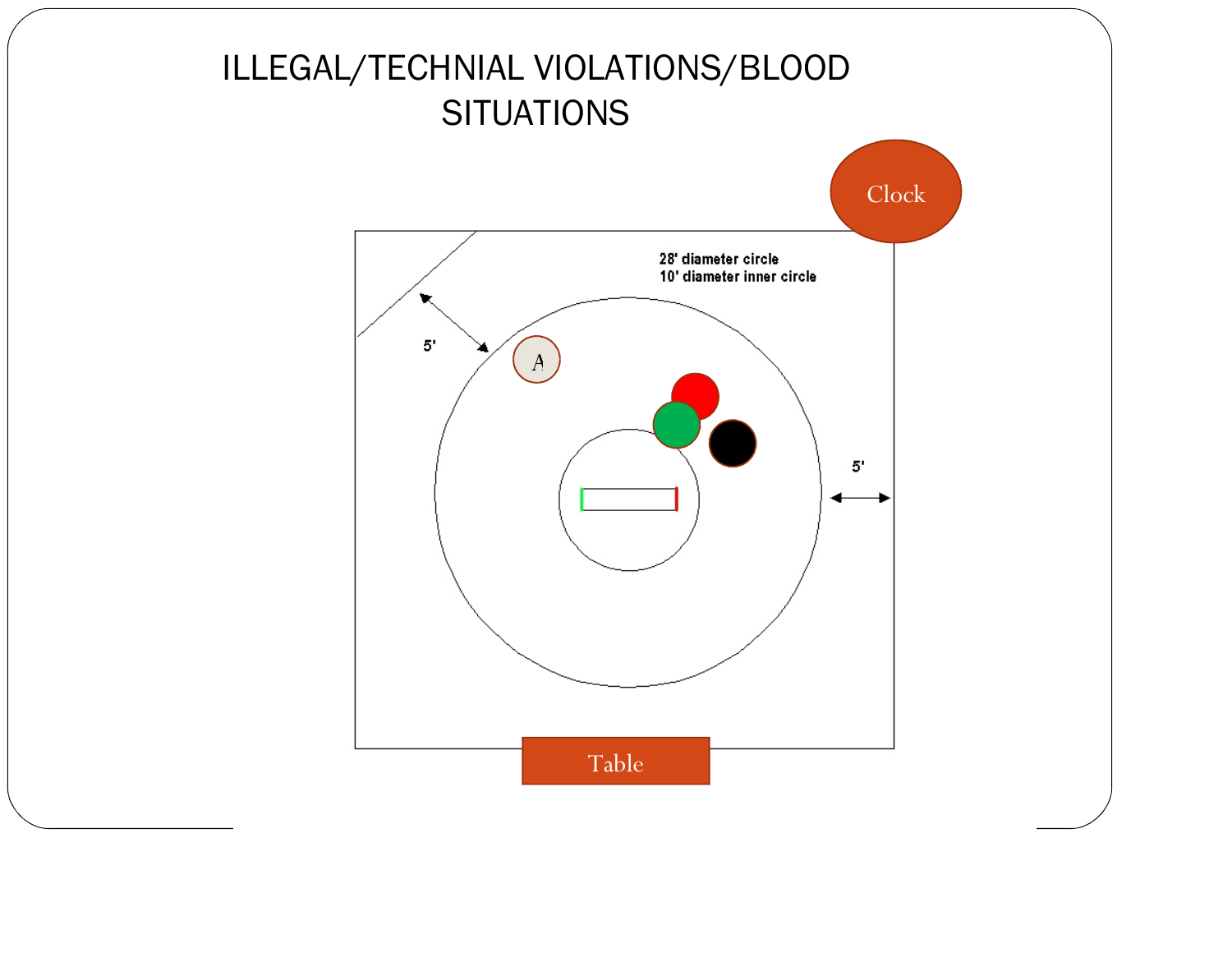# Illegal / Technical Violations / Blood

- Monitor the action to include acts of unnecessary roughness, unsportsmanlike conduct (to include wrestlers and coaches UNSP)
- Watch for locked hands, grasping of clothing, headgear, illegal holds
- Potentially dangerous: Be close enough to quickly assist and inform the lead of a PD situation.
- Watch for bleeding
- Should any of the above actions take place, verbally notify the referee so he can take appropriate action.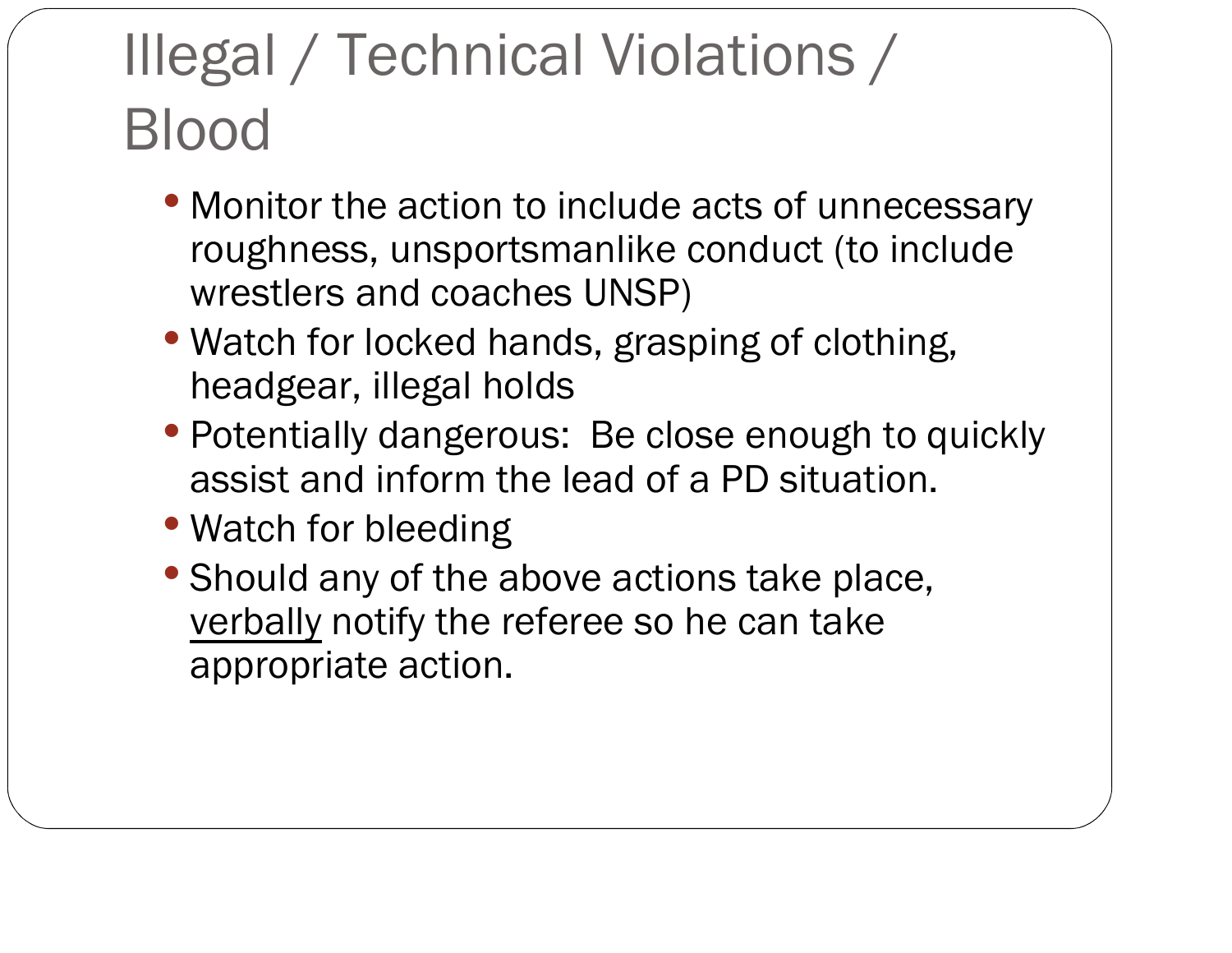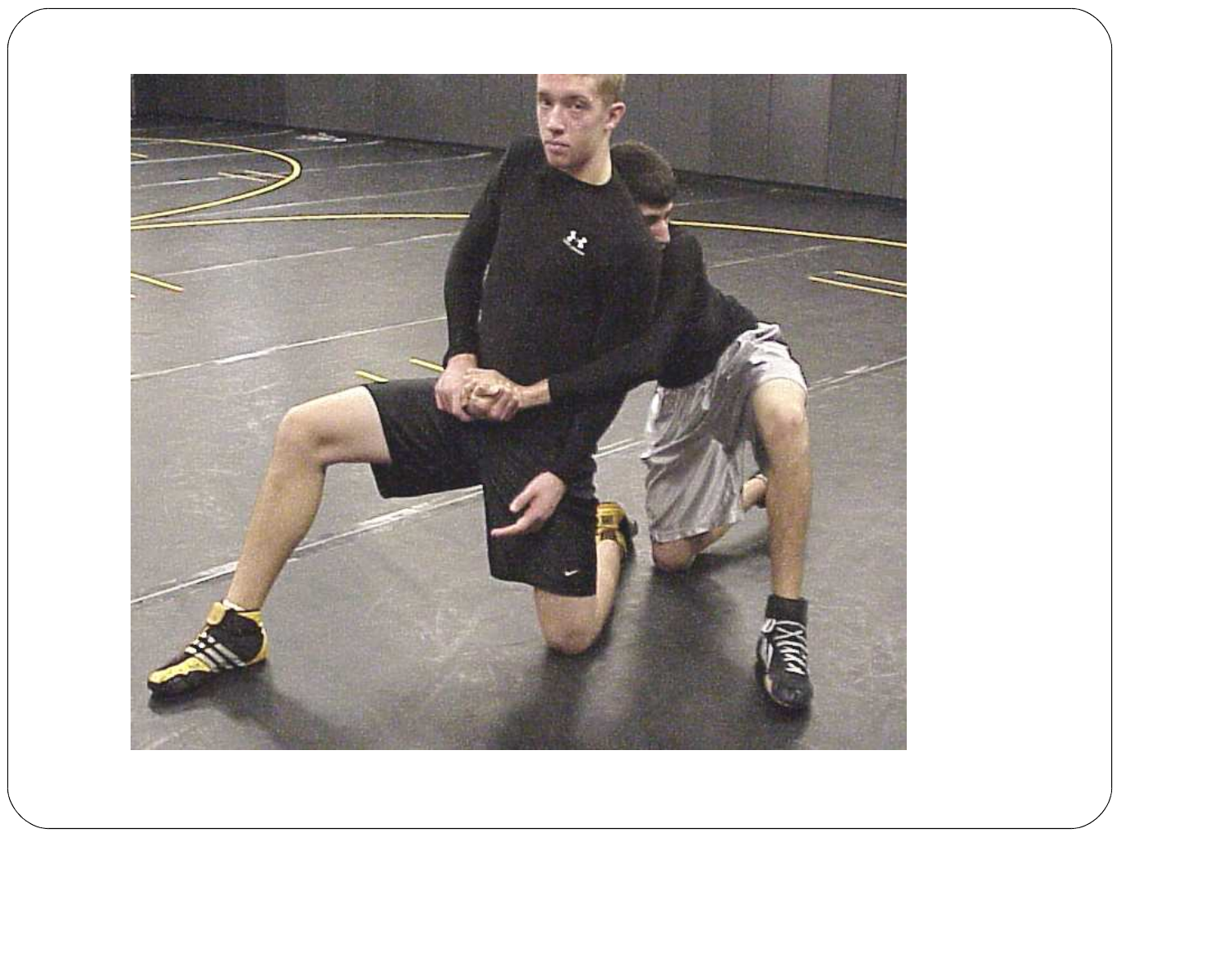# Illegal / Technical Violations / Blood

The locked hands signal is the only indicator that is to be displayed by the assistant:

Assistant must be absolute in this signal, knowing that you saw it and the referee did not. Try to be casual but professional in communicating this signal to the referee. What is the correct locked hands signal?

 When done properly the locked hands signal should be noted by the lead referee and he then should indicate the infraction with the proper signal.

•If stoppage is not required then points should be awarded for the T.V, defensive score and the match should continue smoothly.

•If stoppage is required then the assistant has the time from where to restart in his mind.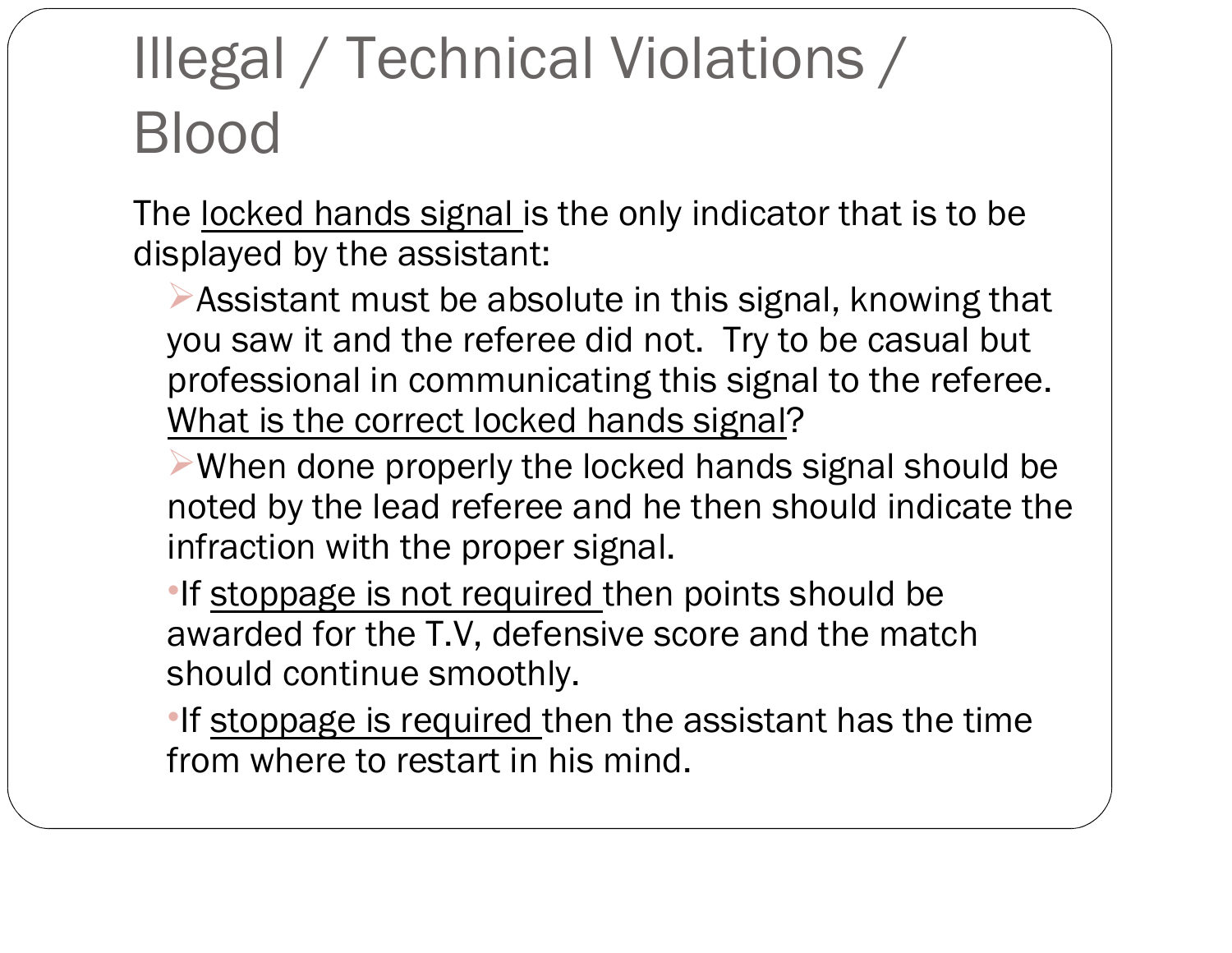## Officials Discussions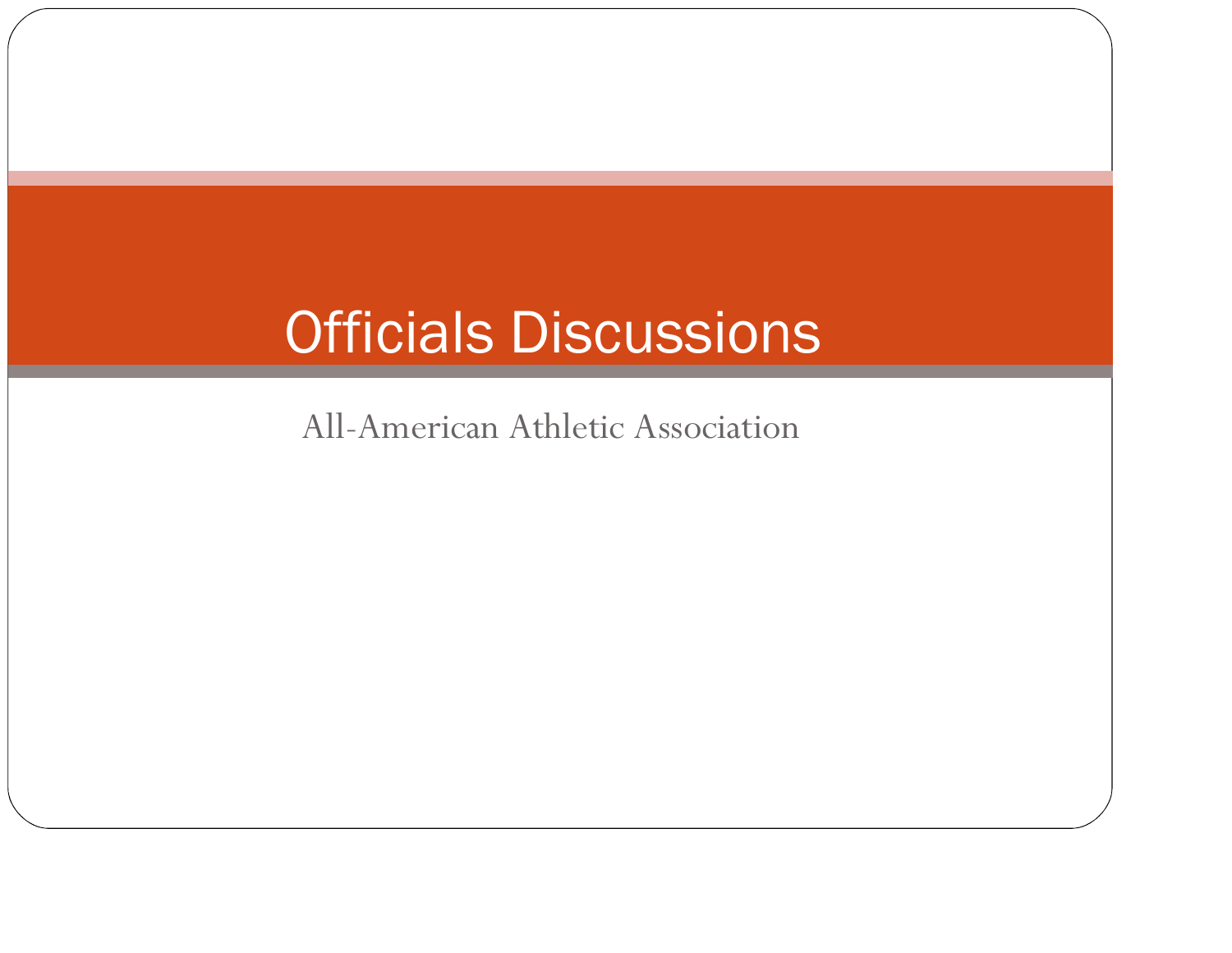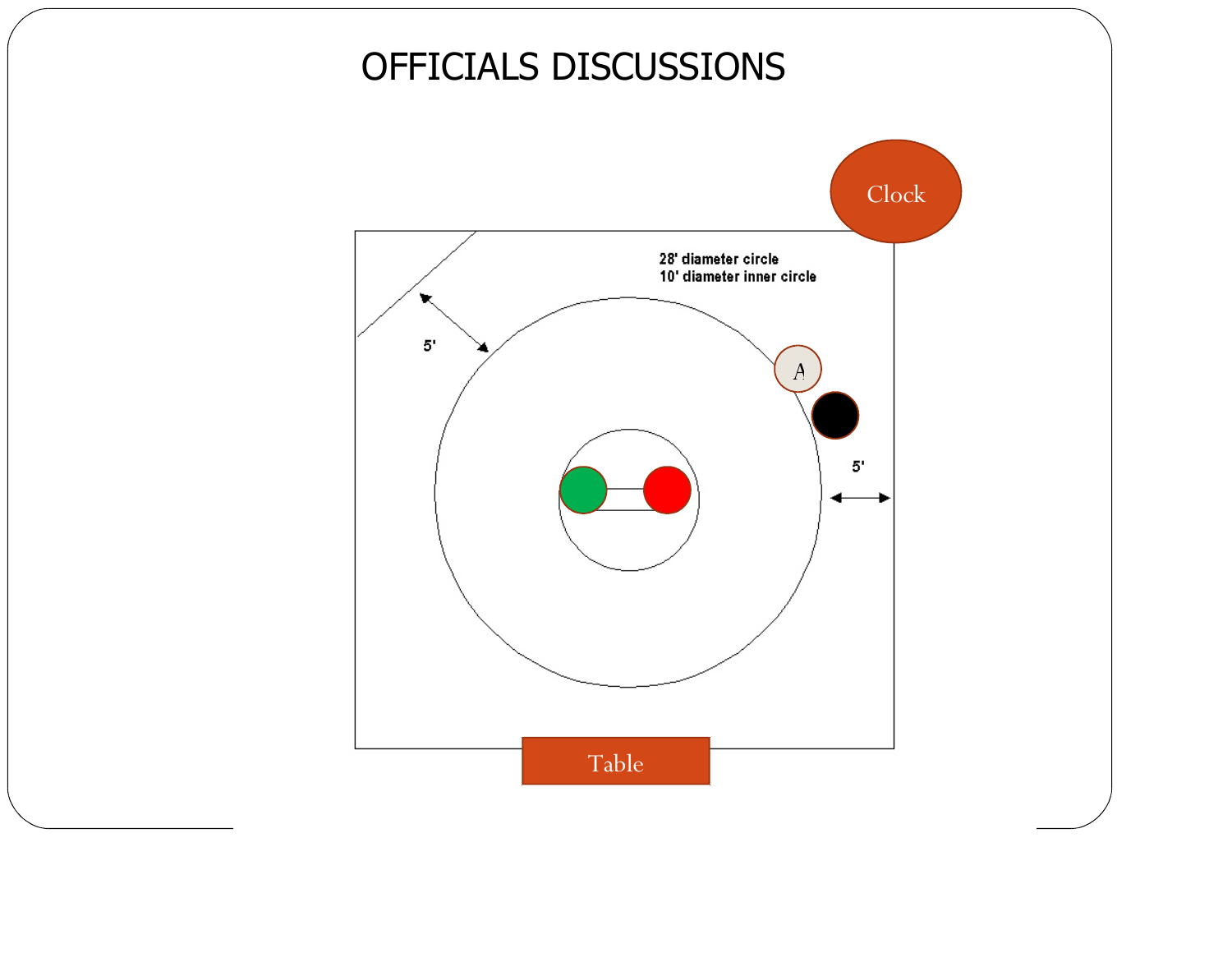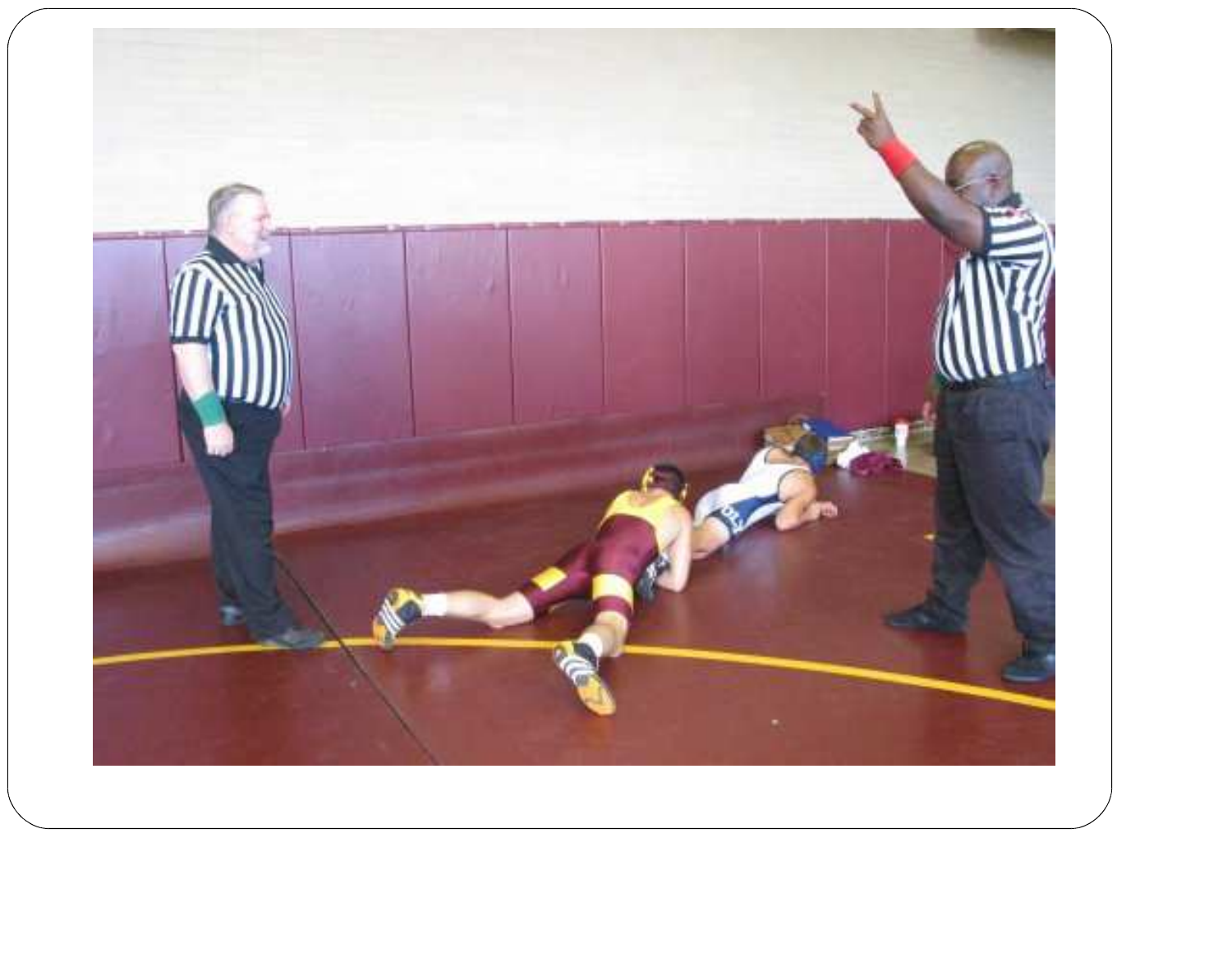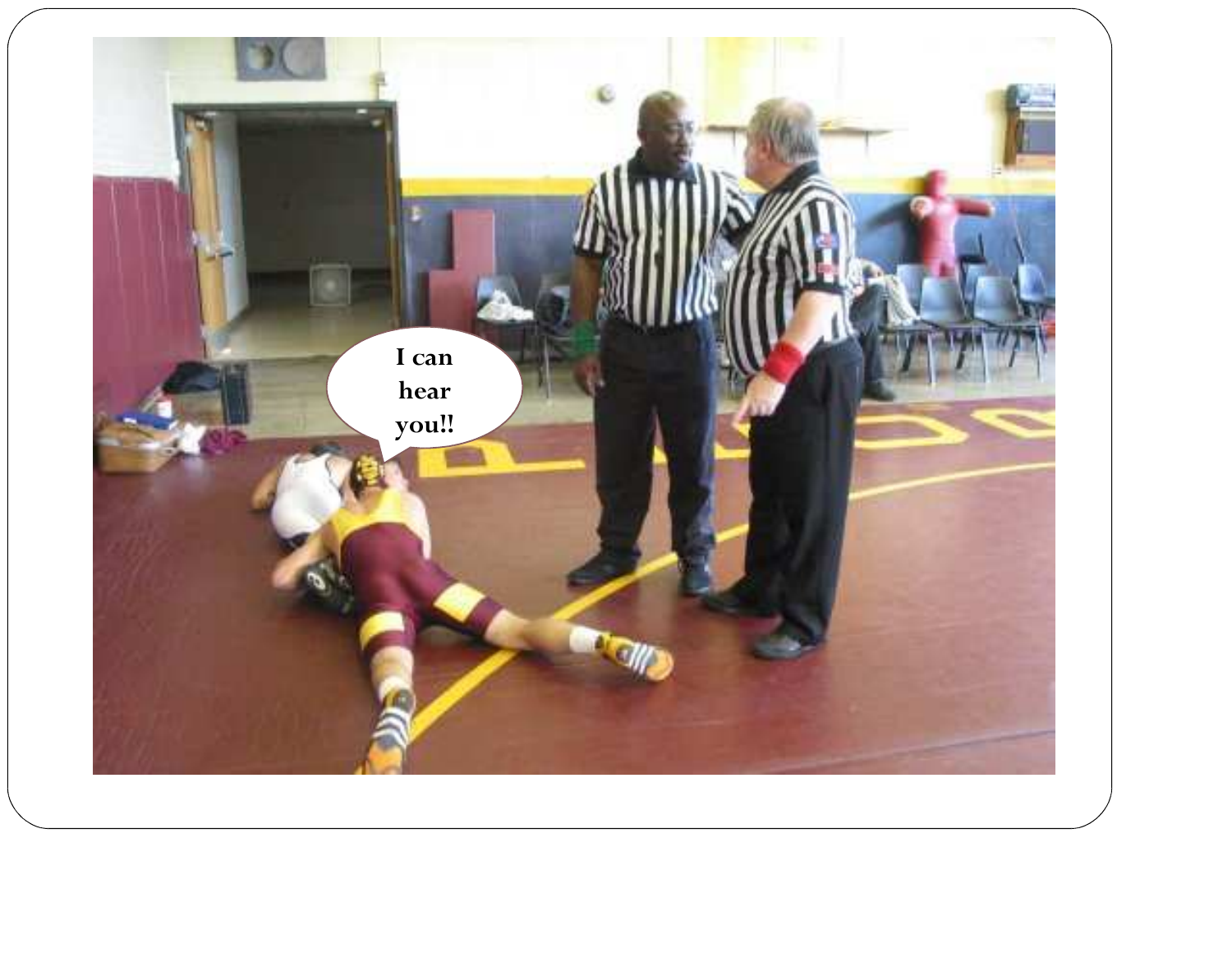

#### **Assistant Referee Rule 3-2-2f**





When necessary, the referee and assistant referee shall meet briefly on the edge of the mat away from wrestlers and coaches, away from the scorer's table to discuss...

C REFEREE ENTERPRISES, INC. 3006

 $TR-3$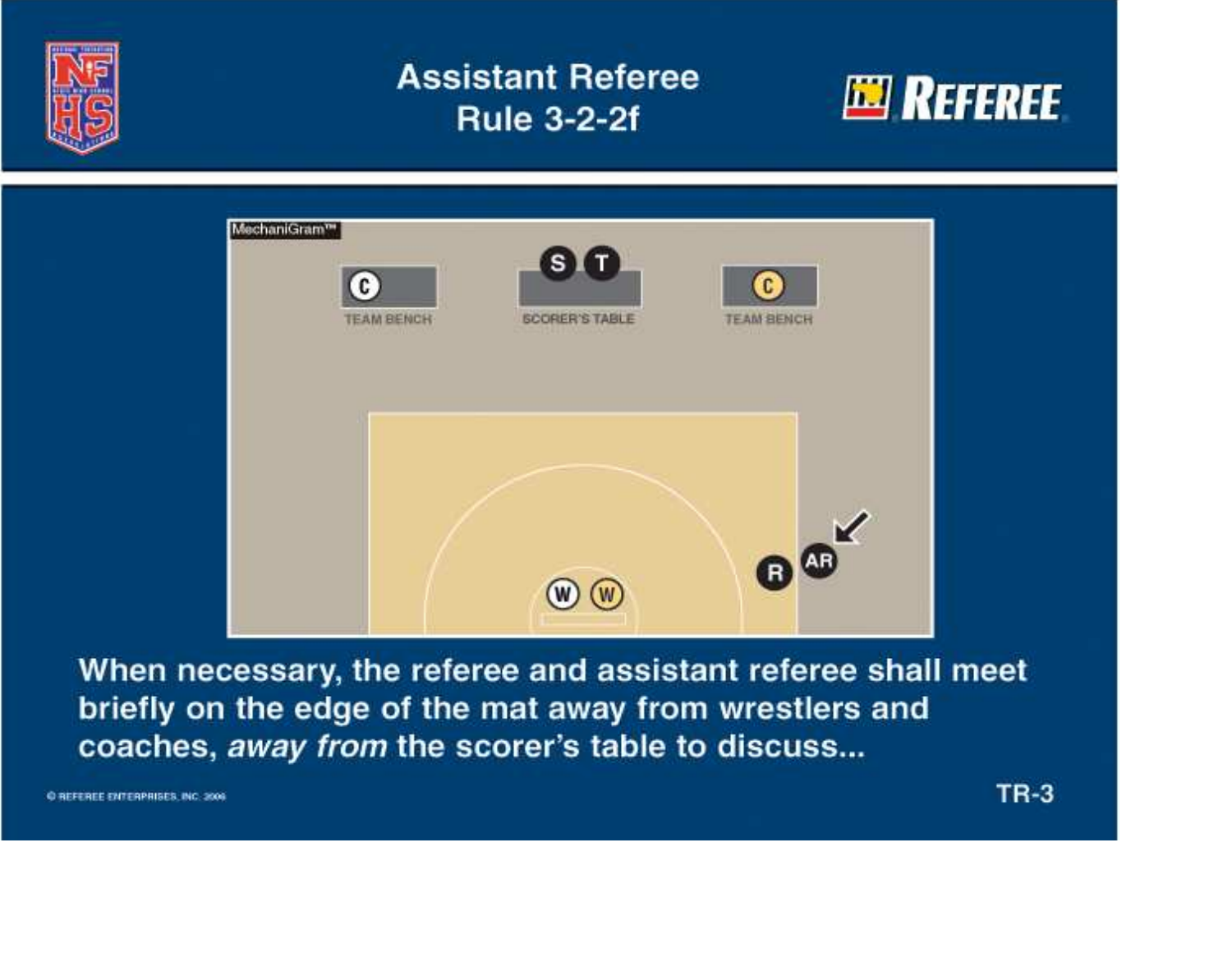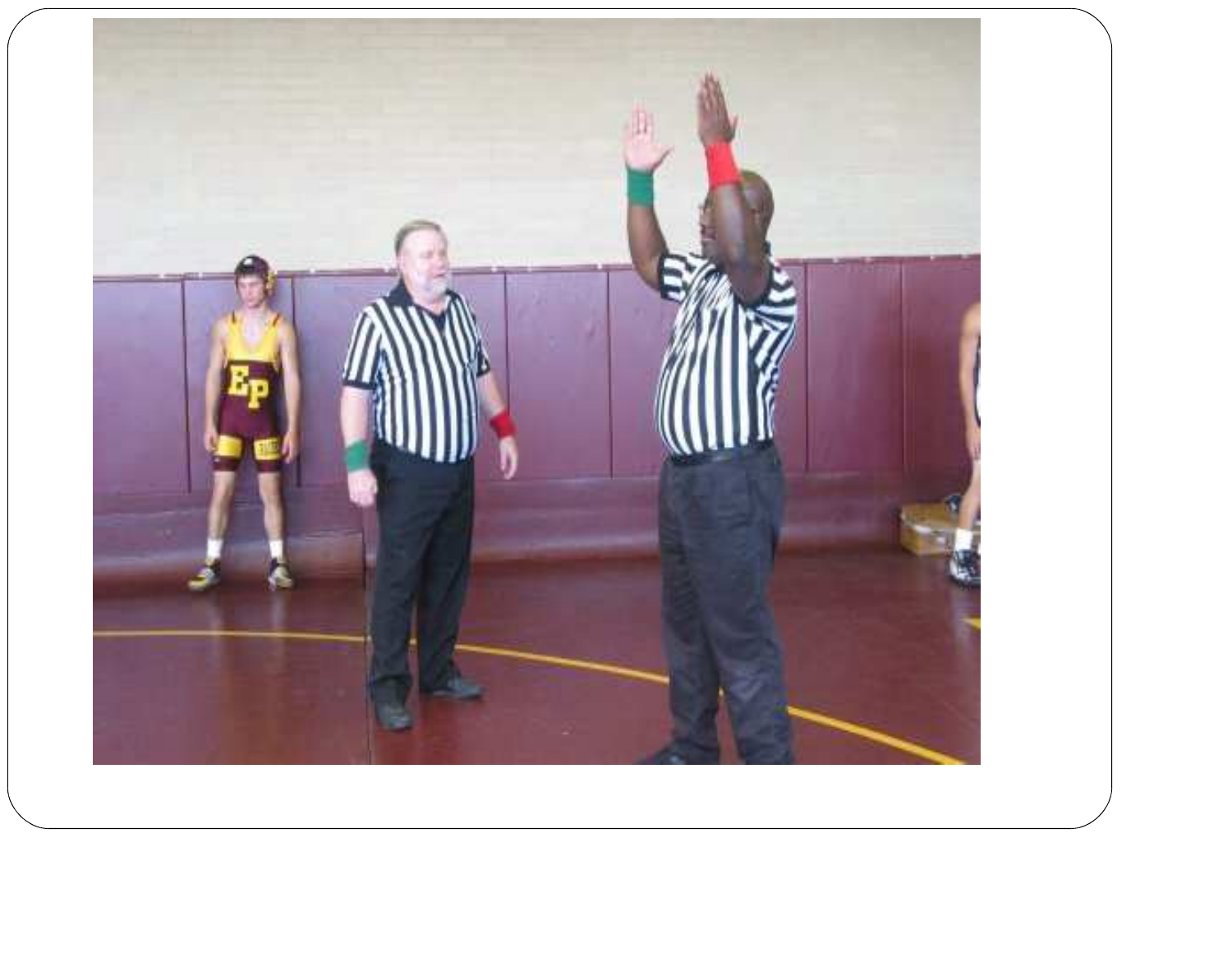# Officials Discussions

- When there is a disagreement between the assistant and the referee, the contestants should be within the ten foot circle and the officials should meet near the edge of mat the, away from anyone else.
- When the lead and the assistant disagree, the ruling of the lead official shall prevail.
- $\bullet$  Once a ruling has been determined, the lead official should return to the center of the mat and using the proper signal award points as determined.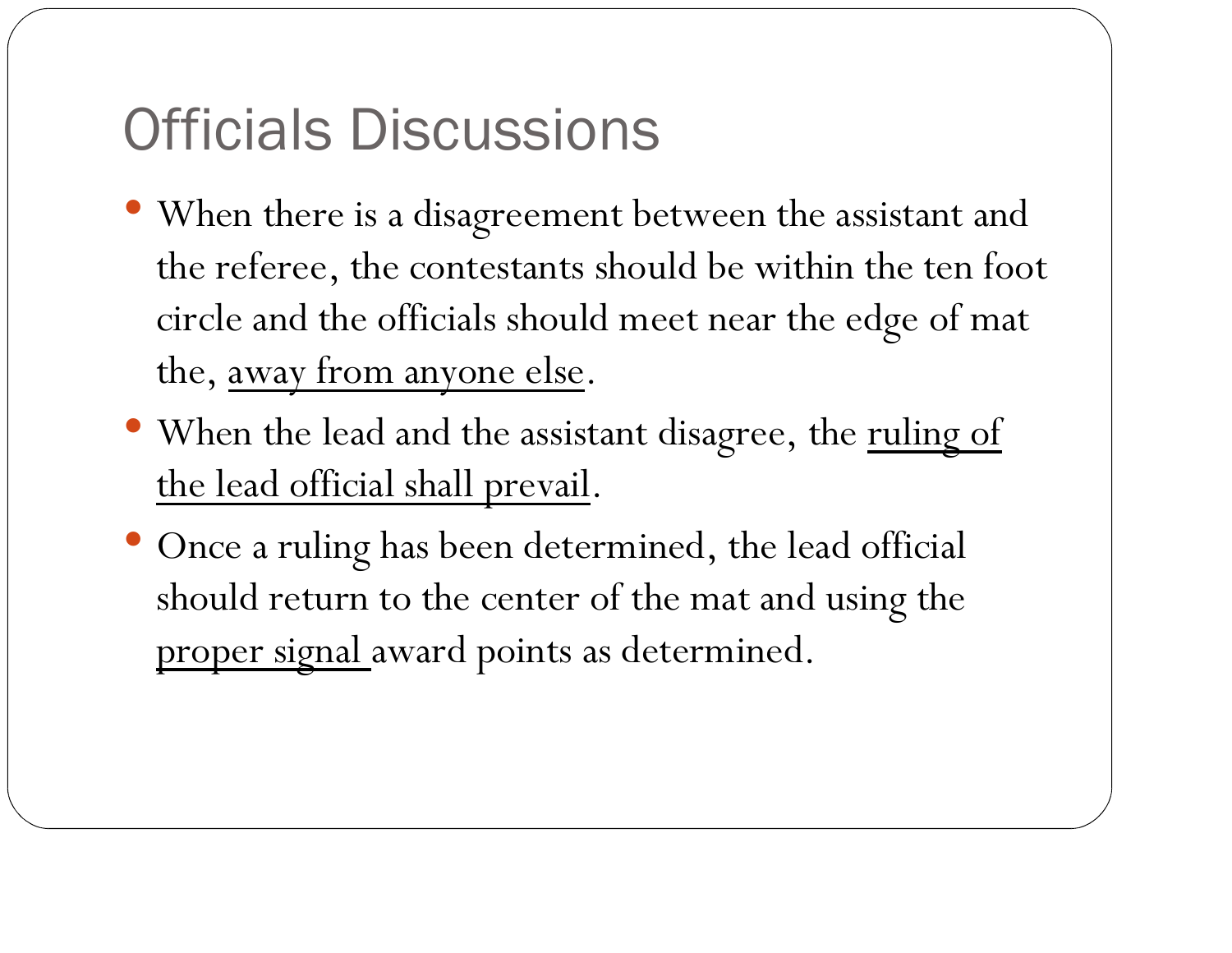# Time Outs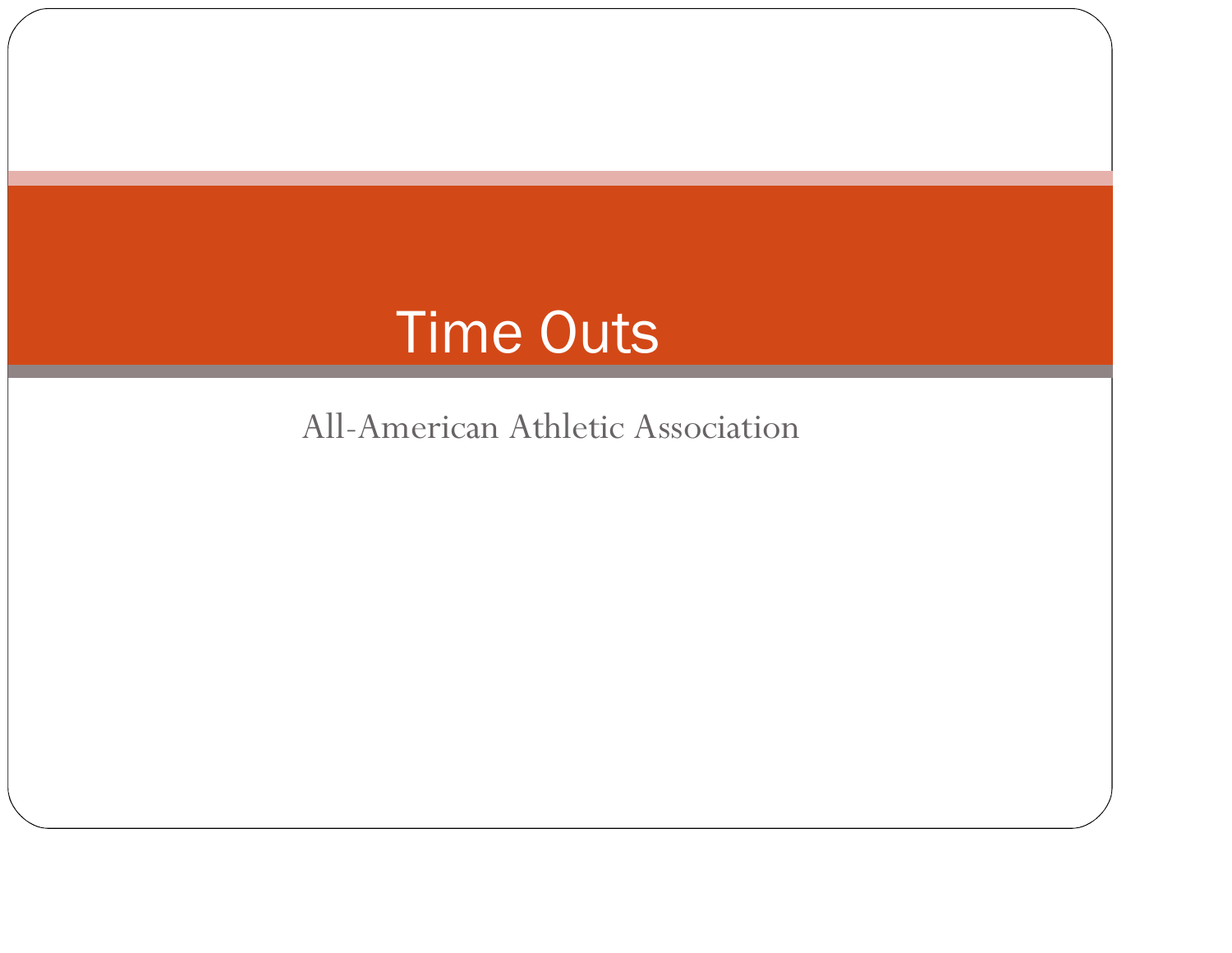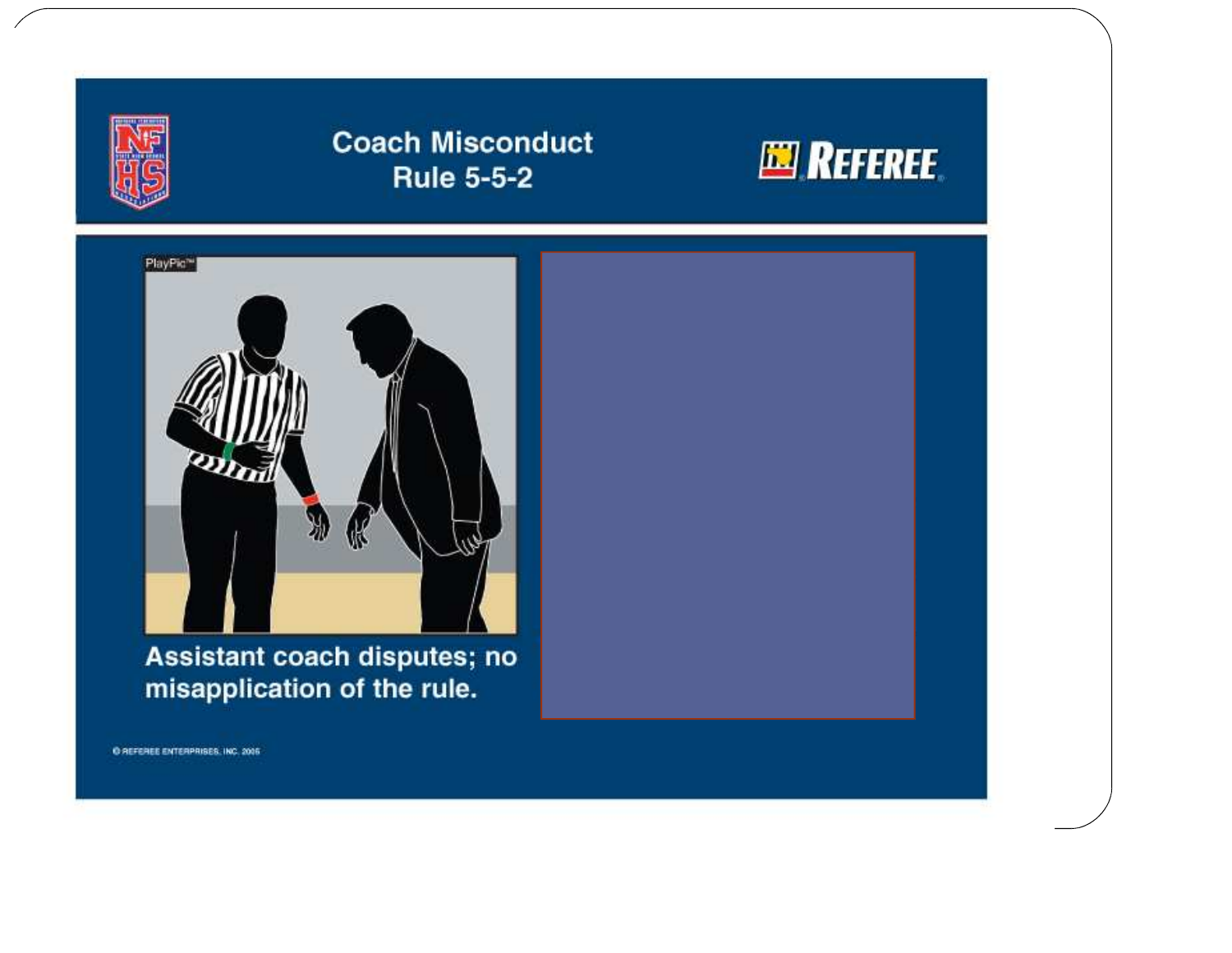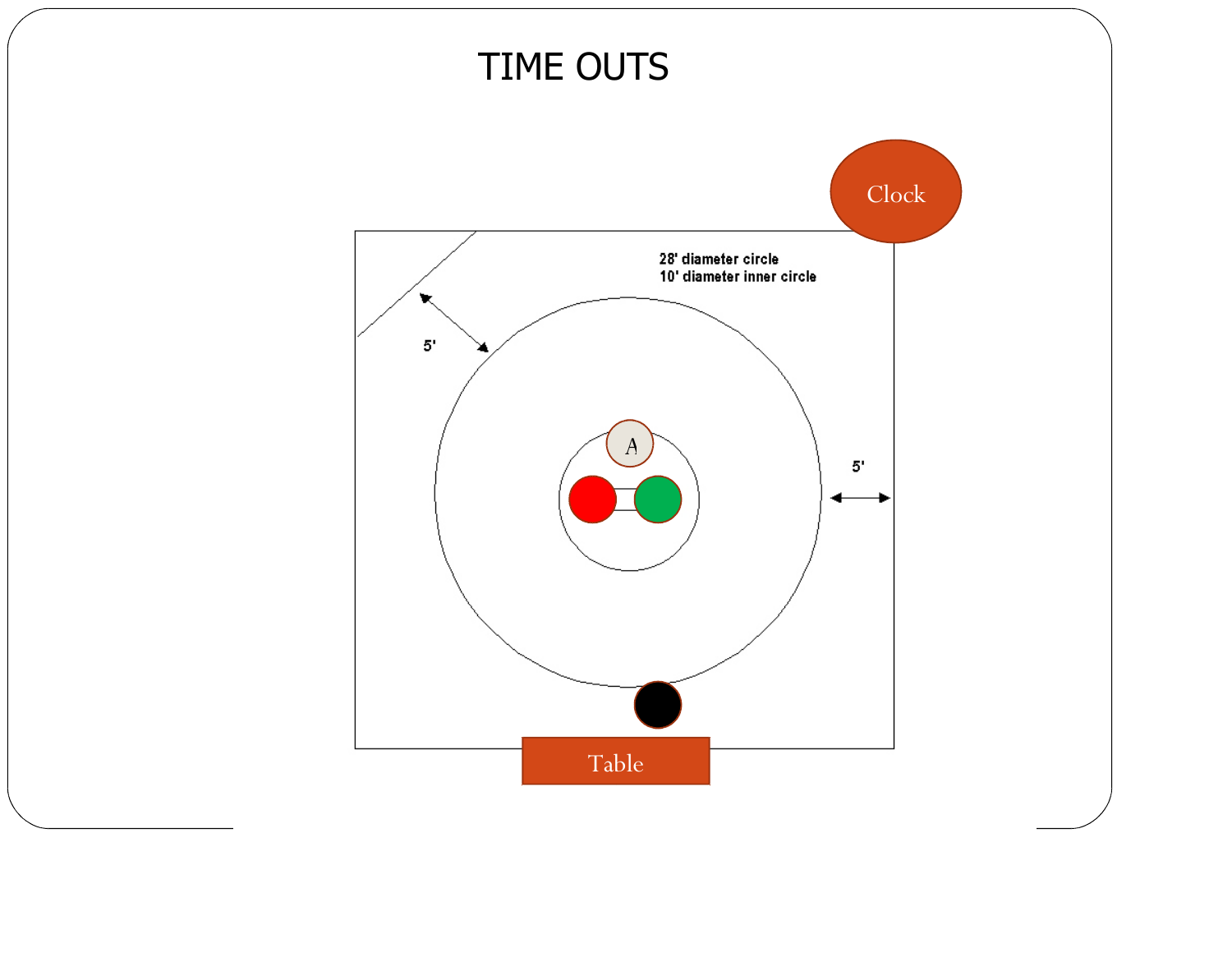### Role During Time-Outs

- The assistant will move to the center of the mat and maintain both wrestlers within the 10 foot circle.
- The assistant will enter a lead official/coaches / scoring discussion only if requested by the lead.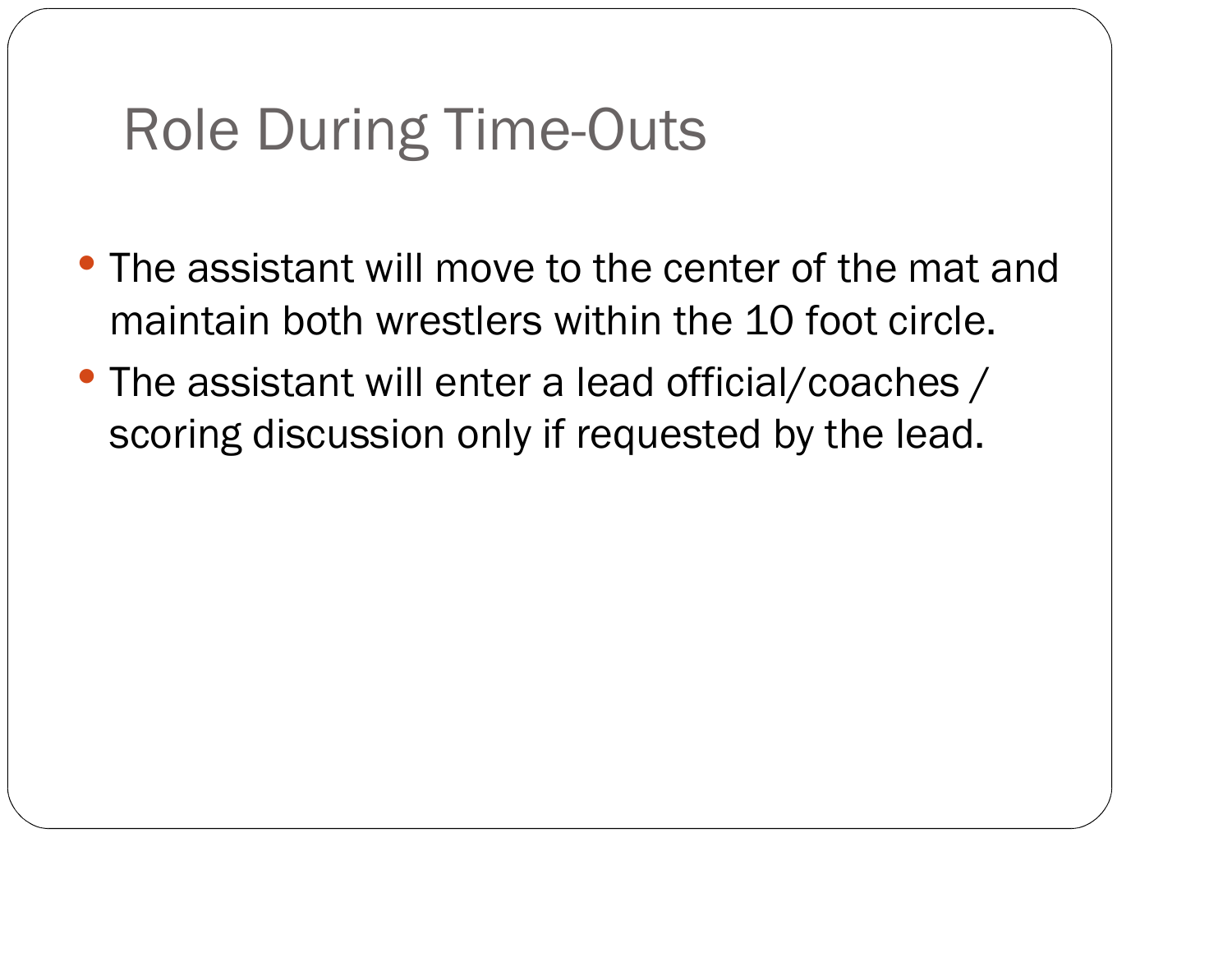#### End of the Match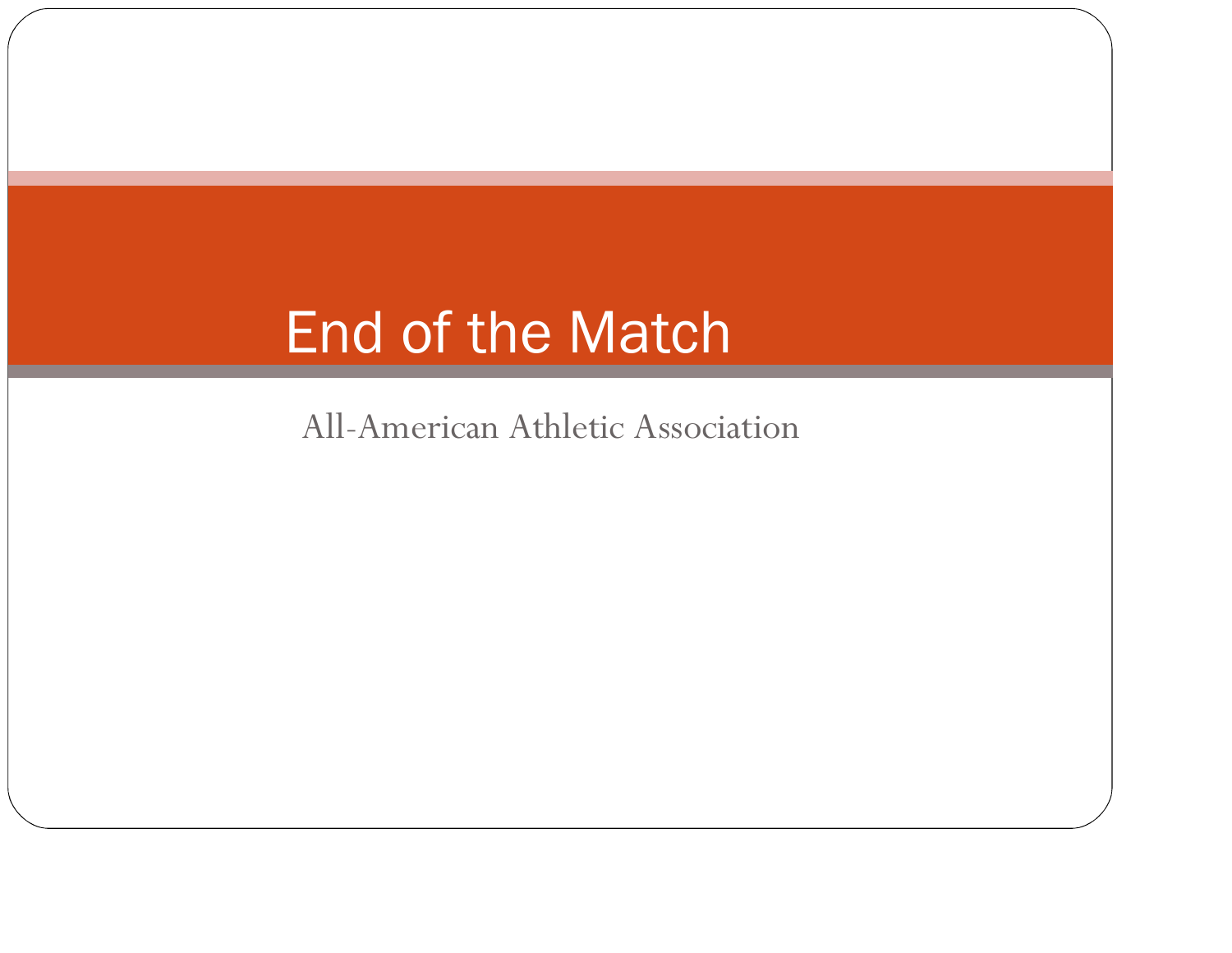#### End of Match

- Be first on and last off to observe inappropriate action while the wrestlers are leaving the mat. Watch the corners and the benches as well.
- Remain in the ten foot circle with the two contestants if the lead is at the scorer's table.
- Be an integral part of the officiating by blending in.
- Blend in and keep a low profile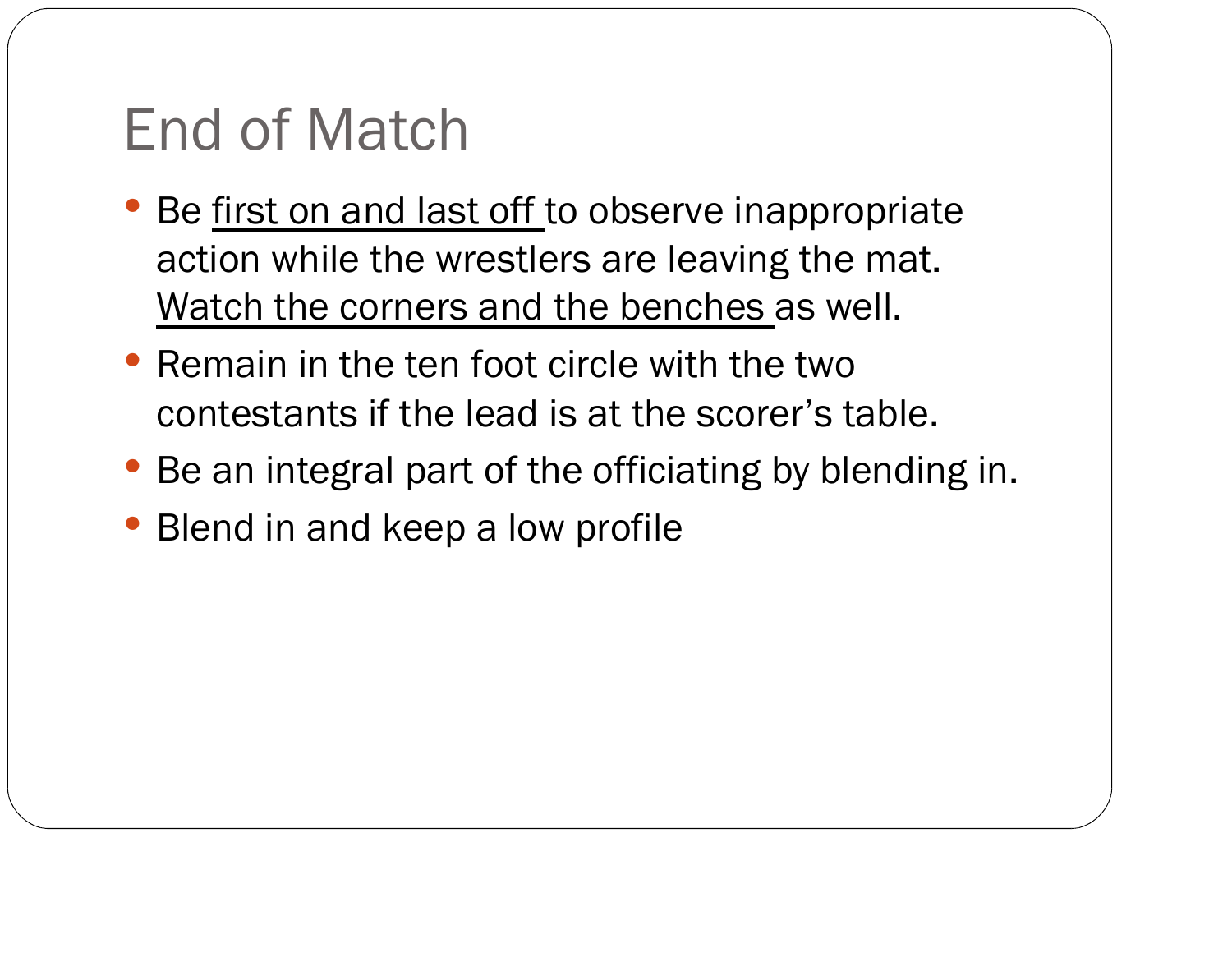# Wrap Up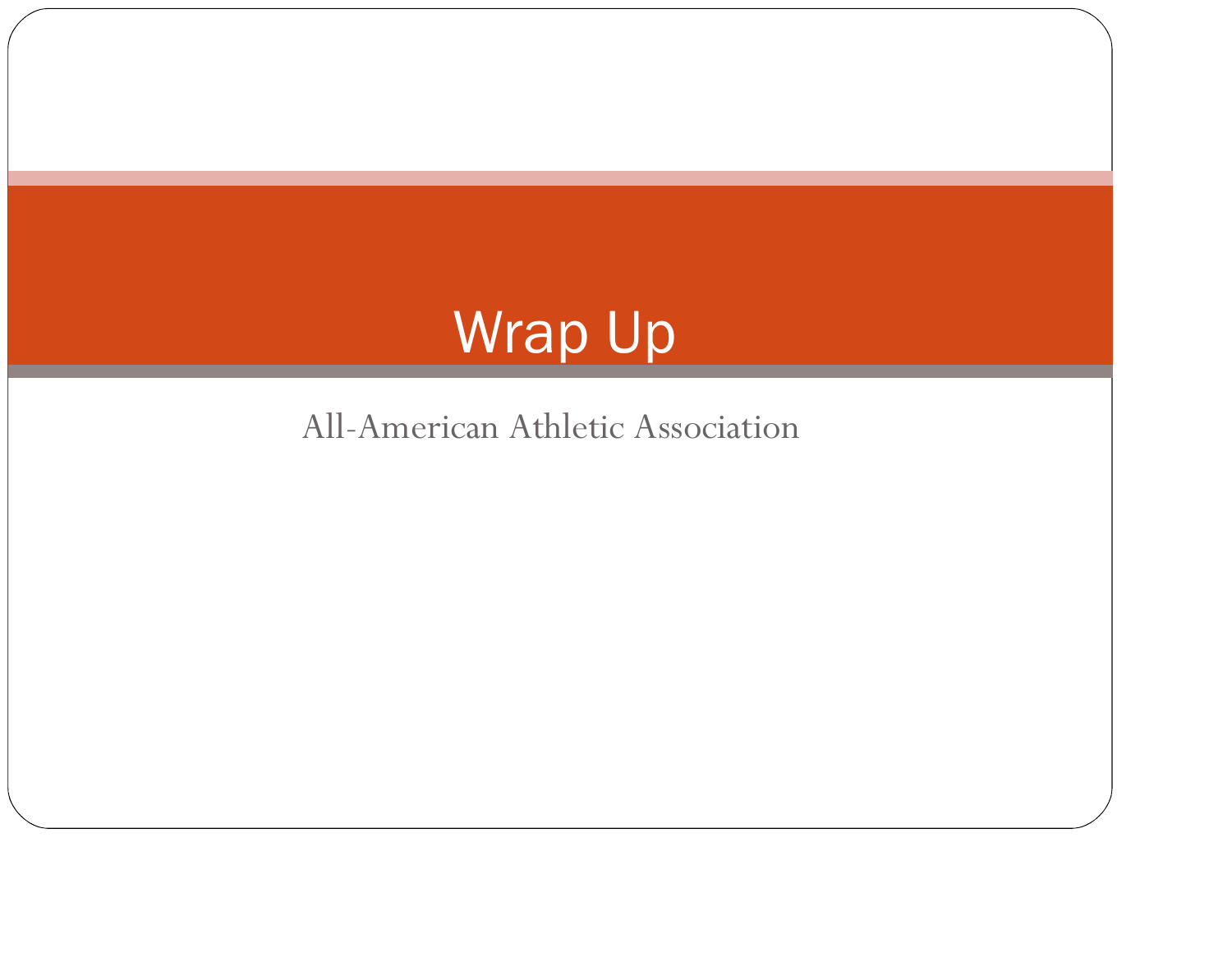# DO's

- Discuss expectations before working together 0
- 0 Provide help when asked
- Use only "Approved" signals 0
- Move your feet stay opposite your partner 0
- 0 Communicate quietly (when required)
- 0 Check Clock frequently (on starts/stops to see if running)
- 0 Check Score frequently (make sure points awarded are displayed correctly)
- 0 Align with the action and clock as the period ends
- Enter the circle to observe for illegal actions (during a pinning 0 situation)
- 0 Pinning situation – communicate properly when illegal action occurs
- 0 Keep wrestlers in the center when lead official is at the table
- 0 Join conversation to help scoring errors when asked
- "Signal" your partner discretely when you feel conversation is 0 needed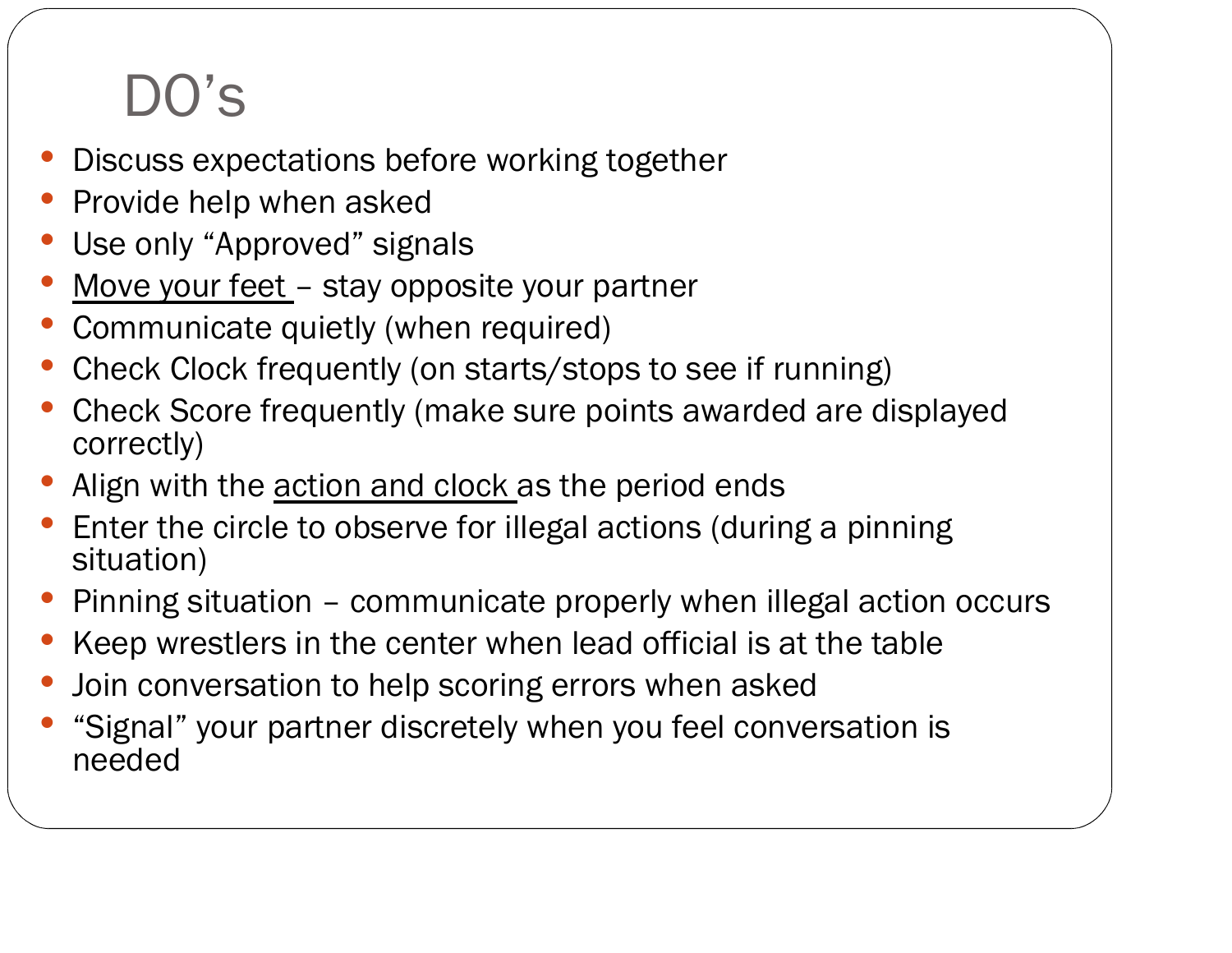## Don'ts

- Arms Folded
- Hands in pockets
- $\bullet$ Whistle Out
- $\bullet$ Stand stationary in one spot the entire match
- $\bullet$ Interact with the coaches – "Defer" to head official
- $\bullet$ Get to close to the action – stay outside until needed
- $\bullet$ Communicate with non-approved signals
- $\bullet$ Mom watch